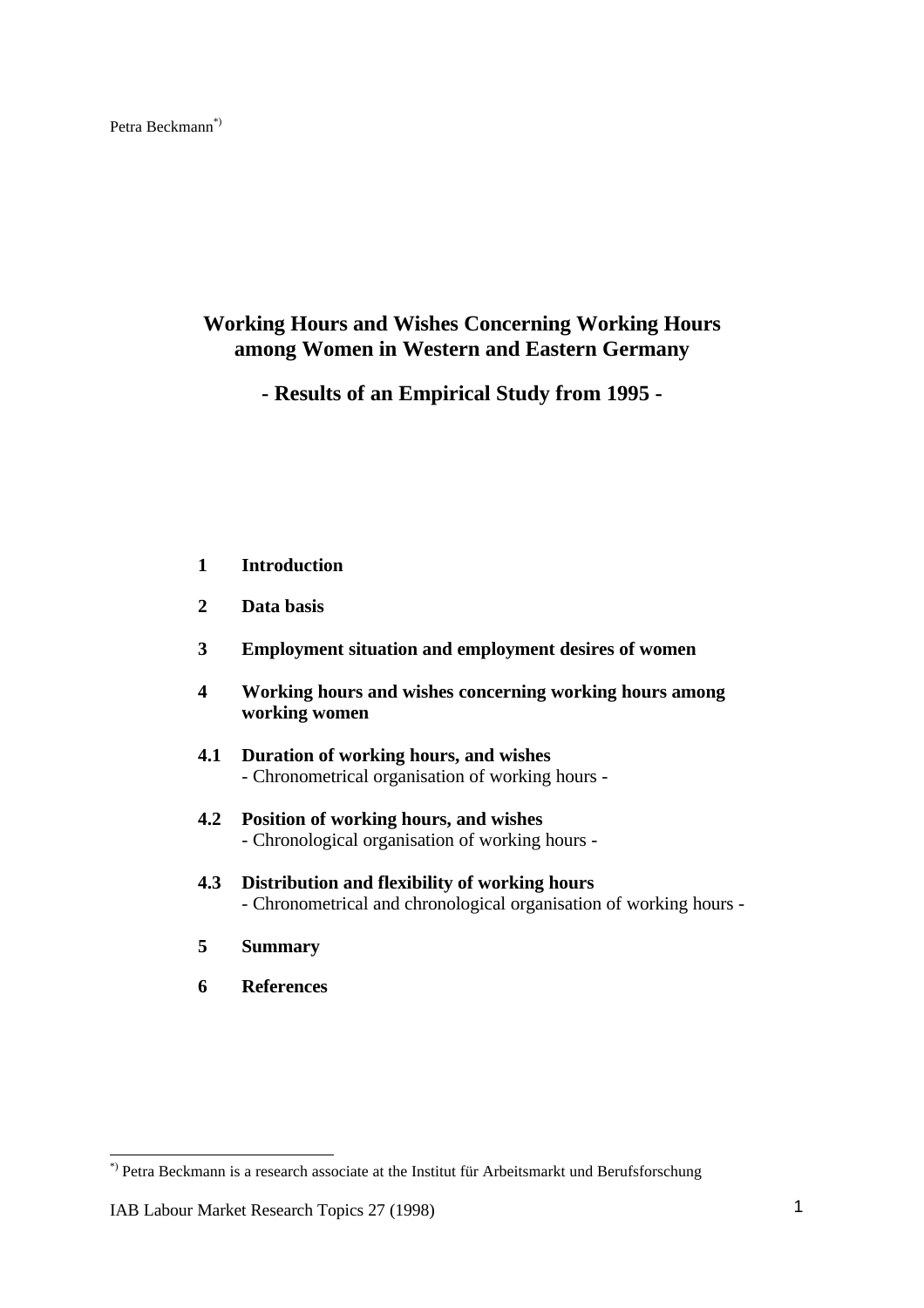### **1 Introduction**

The traditional allocation of roles and the consequent division of labour between the sexes created facts in the worlds of labour and family which make the problem of combining occupation and family seem to be a problem specific to women alone. Consequently this problem plays a central role in the debate surrounding female employment. More and more women especially in the old federal *Länder* - tried to solve this dilemma in the past by taking up parttime employment. As a result part-time work became a women's domain in the old *Länder*. There continue to be only very few men in this area. In particular in the 1980s the increased supply of part-time jobs on the one hand and the changed employment behaviour of married women (with children) on the other hand contributed to women being described as having benefited from the structural changes in the economy - referring to the number of employment relationships (cf. Klauder 1994). Women's share of the total volume of work, however, remained virtually unchanged.

In contrast to this, full-time employment was characteristic of the "normal employment relationship" of mothers in the GDR (cf. Holst/Schupp 1994). Part-time work was, however, decisively associated there, too, with the employment of women, although it was mainly performed by older women; these women have since left the labour force (cf. Schupp 1995). In view of the changes in living and working conditions since 1989/90 it seemed natural to expect an increase in the rate of part-time employment among mothers for both voluntary and involuntary reasons in the new federal *Länder*. Firstly "in the past the desire for part-time work [had always been] higher [...] than the actual number of women in part-time employment" (Winkler 1990, p 86), secondly " an increase in the costs of or a reduction in the number of childcare possibilities outside the home [could] ... restrict the employment of women" (Engelbrech 1993, p. 18).

The current situation concerning the working hours and wishes regarding working hours among women in western and eastern Germany is, however, not only of interest for assessing the situation of women on the labour market. The political debate regarding the flexibilisation and reduction of working hours - a debate which has been underway for some time now as a result of persistently high unemployment - has made the subject of part-time work the main topic of public discussions in general. At labour market policy level in particular positive employment effects and increases in productivity are expected whose order of magnitude is estimated differently. The positive expectations were based in particular on past developments of the volume of work and the employment figures. For the employment of women, the employment-increasing effect of increased part-time work can be expressed in figures for the past years as follows: the number of women in dependent employment increased between 1960 and 1994 from 6.76 million to 11.13 million. 83% (3.64 million) of the total increase in employment constituted increased part-time employment (cf. Kohler/Spitznagel 1995, p. 341).<sup>1</sup> From the data concerning the supply of part-time jobs and concerning the (voluntary) part-time potential available among the labour force as well as the actual development of part-time employment, it can be seen that the trend is not continuing in this way in the 1990s. Thus from the job supply side a weaker growth in the number of part-time jobs is recorded for western Germany in recent years. With regard to the part-time potential it emerges from the IAB survey data that - owing to changes in the prevailing conditions - there have been attitudinal and behavioural changes at individual level among the female labour force, which can be seen in a decline in the

<sup>&</sup>lt;sup>1</sup> In comparison with this the number of men in dependent employment increased in the same period by 1.14 million; 340,000 (30%) of these men took up part-time work.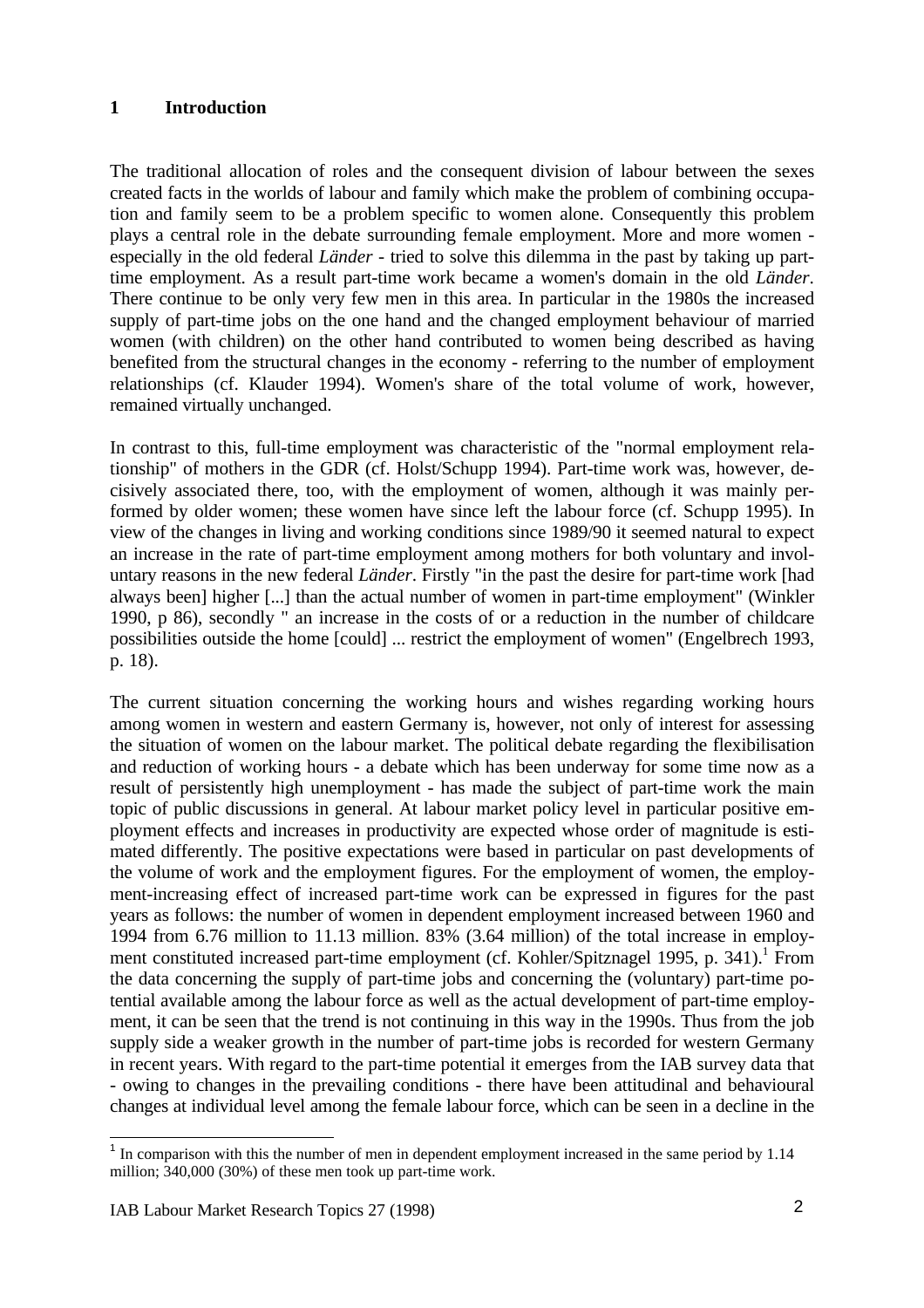willingness for increased part-time work. Finally official data sources - seen in analyses both of the persons and of volume - confirm a weakening dynamism with regard to the actual development of (voluntary and involuntary) part-time work.

This report is intended firstly to provide an overview of the employment situation and the wishes concerning working hours among women in Germany. Secondly wishes and reality in the organisation of the working time of employed women are to be illustrated. The article begins with a description of the data basis. This is followed by the first section of actual content, with an overall view of the wishes of eastern and western German women regarding employment and working hours. This is intended to outline the extent of the employment problems and the discrepancies between real and ideal conditions on the labour market. This examination includes *all women.* The second part of the article is dedicated to the working hours and wishes regarding working hours of *working women*. First the current and desired employment volume (duration of working hours) is portrayed as well as its relation with socioeconomic determinants, paying particular attention to the family and household context. This is followed by an analysis of the actual and preferred organisation of working hours (position of the working hours). This concerns in particular forms of flexible working hours which diverge from the rigid "normal employment relationship". In addition to part-time work this also includes overtime as well as weekend work. In particular the findings concerning women's attitudes towards increased part-time work and the variants of working hours should provide indications and suggestions for the further discussion of employment-orientated regulations for working hours, which can not be given here. In the concluding chapter the key findings of the individual analyses are summarised.

It is necessary to begin by saying that analyses of desires regarding employment and working hours of people in employment and of the non-active population are usually based on 'snapshots' as is also the case in this report. Women's working hours and their wishes regarding working hours are, however shaped - more strongly than is the case for men - by the particular circumstances and therefore vary over the life-cycle. For a qualitative analysis and assessment of variable forms of working hours, it is also important to know, in addition to the occupational activities and positions in which they are performed<sup>2</sup>, what significance is attached to them within the entire career history. This is especially true of part-time work, which is widespread - at least among western German women. With the cross-sectional data on which the study is based it is not possible to answer the question as to whether and how often parttime work is a (repeated) temporary or a continuous form of employment. A classification of the present findings into women's career histories and life cycles can thus only be done in the context of a longitudinal analysis (cf. on this Quack 1993).

# **2 Data basis**

The data used here was collected in the context of the IAB project "Employment wishes and employment behaviour of women in eastern and western Germany" (P 3-466A) in November/December 1995. In a representative random sample, 6,742 western and eastern German women of working age between 18 and 65 years of age were questioned orally; schoolgirls, students and trainees were not included in the population. Of the women interviewed 1,800 in western Germany and 1,341 in eastern Germany were in dependent employment. The response rate was 52.8% altogether.

j <sup>2</sup> On the relation between different employment profiles and occupational segregation, cf. e.g. Beckmann 1996.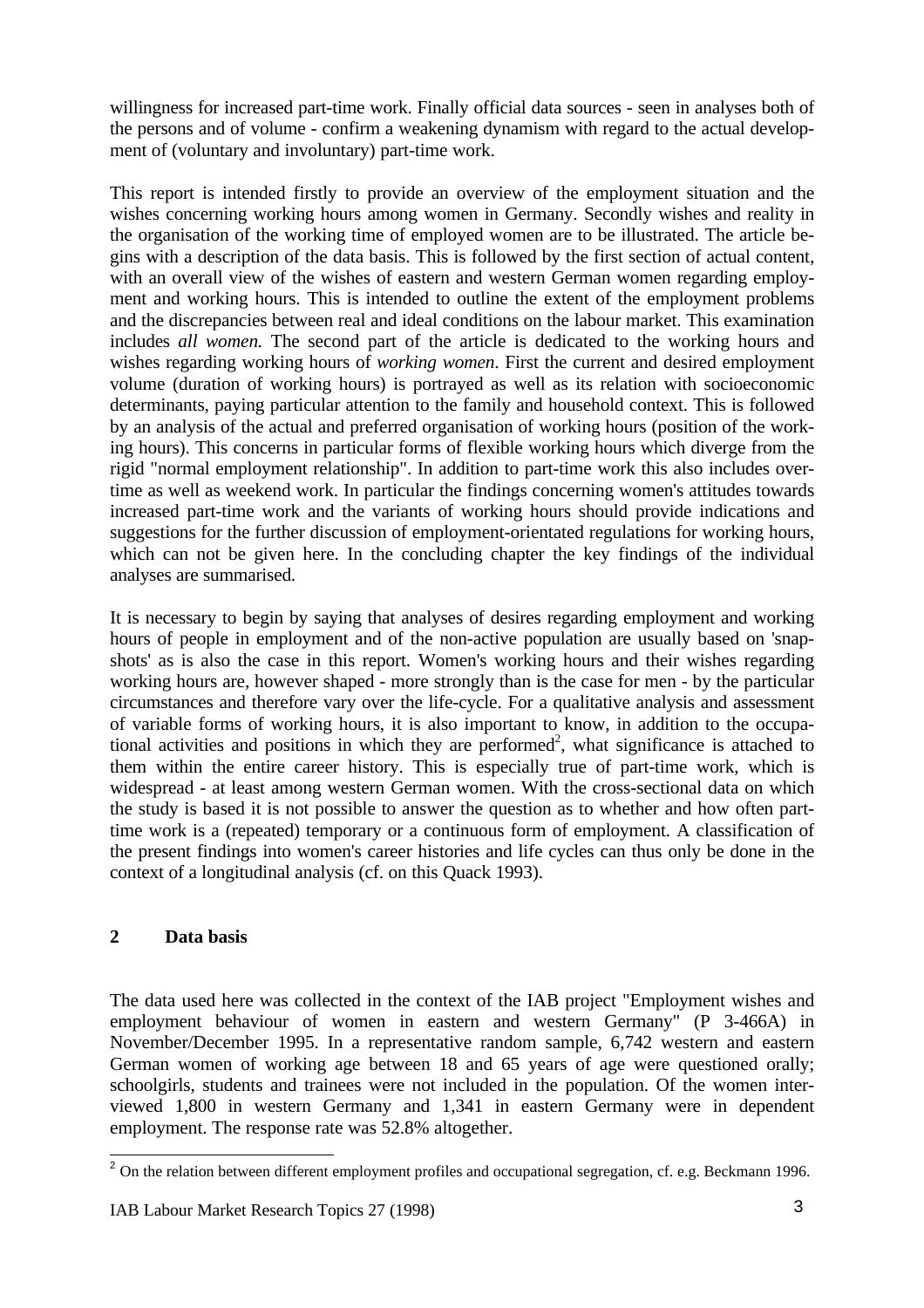In addition to fundamental questions on sociodemography, school education and vocational training, on career history and unemployment, owing to current events the questionnaire also included a focus on "working hours". With the present data it is possible to deal with a broad spectrum of matters related to this subject. Results have already been published

- on the sociodemographic structure of working women and on the actual and desired duration of working hours (cf. Beckmann/Kempf 1996),
- on the actual working time structures and their acceptance, and the wishes of women in dependent employment with regard to this matter (cf. Beckmann 1997b),
- on the real and ideal organisation of gainful employment in a partnership (cf. Endler/Beckmann 1997) and
- on the employment potential of the expansion of part-time work (cf. Beckmann 1997a).

The subject of this report is a summary of the key study results from the previous analyses in order to make them accessible to a broader public.

# **3 Employment situation and employment desires of women**

As the individual preferences concerning employment and working hours of many people in employment and of economically inactive people can not be realised under the present conditions on the labour market, in the following the concrete conditions are compared with women's employment desires. In order to depict the disparities between wishes and reality at global level first of all, the women are divided into three groups on the basis of their current and desired employment status and employment volume (cf. Rübel 1997):

1. "Underemployed" female workers and those not in the labour force, whose optimum desired working hours would be greater than their present working hours.

2. "Overemployed" female workers, for whom the opposite relation is true.

3. "Normally employed" female workers, whose desired working hours match their actual working hours, and women who are not in the labour force and are not seeking work.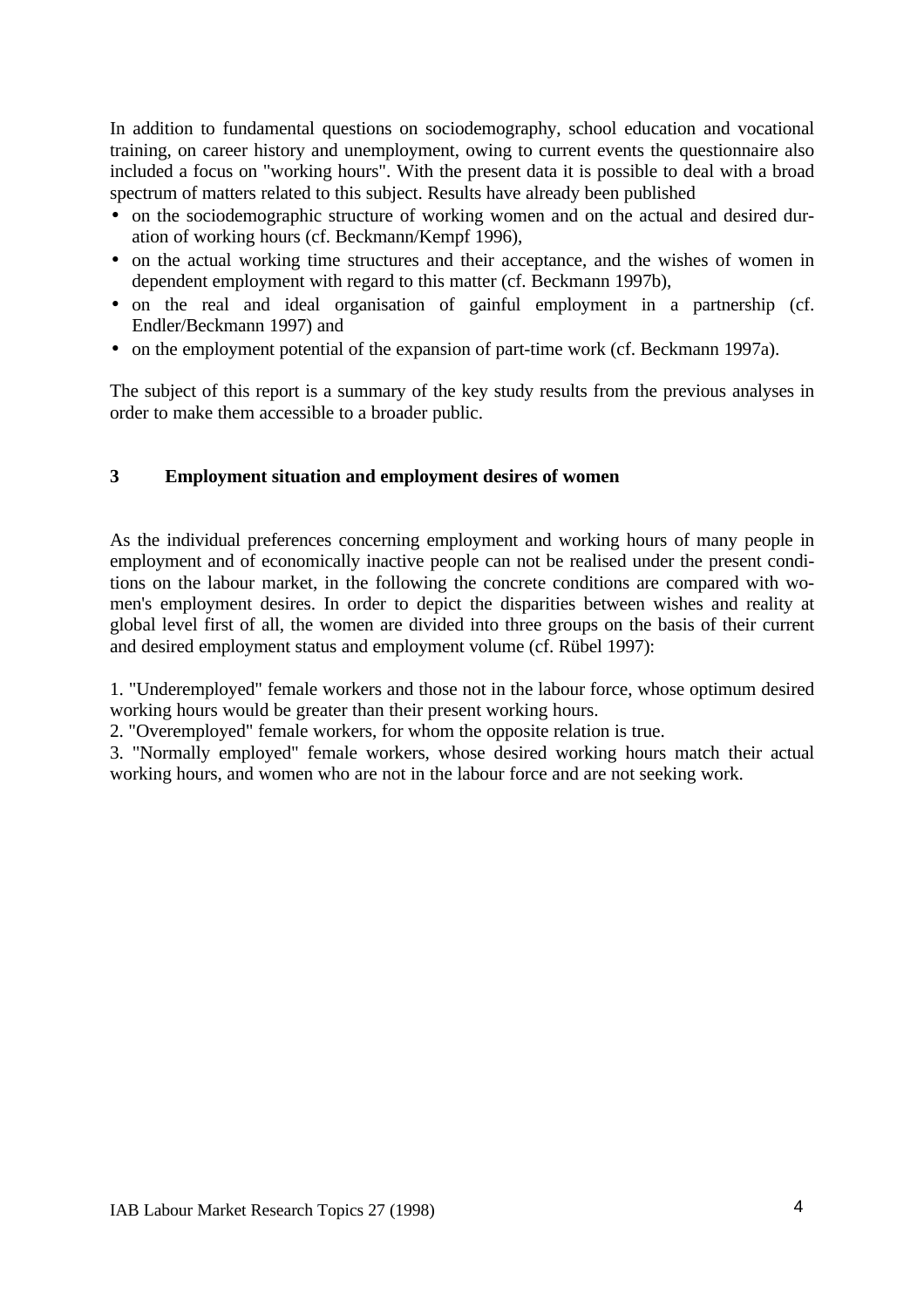# *Table 3.1***: Shares of "underemployed", "overemployed" and "normally employed" female workers and women not in the labour force by current employment volume and employment status**

**(figures in %)**

| <b>Present</b><br>employment<br>volume/<br>employment |      | "Under-<br>employed"<br>women $^{2)}$ | "Over-<br>employed"<br>women $3)$ |      | "Normally<br>employed"<br>women $4$ |      | <b>Total</b><br>$(n=100\%)$ |             |
|-------------------------------------------------------|------|---------------------------------------|-----------------------------------|------|-------------------------------------|------|-----------------------------|-------------|
| status                                                | West | <b>East</b>                           | West                              | East | West                                | East | West                        | <b>East</b> |
| Full-time                                             |      |                                       | 16                                | 15   | 84                                  | 85   | 949                         | 992         |
| Part-time                                             | 27   | 55                                    |                                   | 5    | 62                                  | 40   | 747                         | 303         |
| Not working <sup>1)</sup>                             | 42   | 80                                    |                                   | -    | 58                                  | 20   | ,447                        | 754         |

<sup>1)</sup> The category not working includes unemployed women, women taking part in further vocational training and retraining, women who have taken early retirement, housewives and women who are not in employment for other reasons. Women taking parental leave were not taken into account as they have a legal claim to a job after the end of their parental leave. Self-employed women and women in their period of maternity protection were not asked as to their employment desires.

 $^{2)}$  Women in part-time employment who wish to increase their working hours and women who are not in the labour force but who would in principle like to work.

<sup>3)</sup> Women in full-time or part-time employment who would like to reduce their hours or give up work altogether.

<sup>4)</sup> Women in full-time or part-time employment who do not wish to change their working hours, and women who are not in the labour force and do not wish to work (again).

Source: IAB-Project 3-466A, 1995

From *Table 3.1* it is possible to see the following in general regarding employment desires: firstly the figures indicate clearly and impressively that women in full-time employment wish to change their current situation the least often and women who are not in the labour force the most often (cf. column "normally employed women" in *Table 3.1*). In addition it stands out that there are considerably more "underemployed" women, who wish to work more or would like to work in principle, than there are "overemployed" women, who wish to reduce their hours. Even without taking into consideration the particular employment volume desired, it can already be foreseen that nowhere near all the wishes of women who would like to work (more) can be fulfilled by means of women in full-time or part-time employment accepting a voluntary reduction in working hours.

The poor situation on the labour market affects those women most seriously who are excluded entirely from the employment process against their will. It was already clear from *Table 3.1* that there is a large number of such women. In order to be able to delimit this group more exactly - also with regard to the desired volume of employment - in the following those women who had looked for work during the previous 12 months are studied separately<sup>3</sup>. Table 3.2 summarises all the information and gives an overview of the employment desires of western and eastern German women who are not in the labour force.

<sup>&</sup>lt;sup>3</sup> There is no information available concerning the actually desired employment volume of women who reported that they were interested in working but who had not been looking for a job during the past 12 months.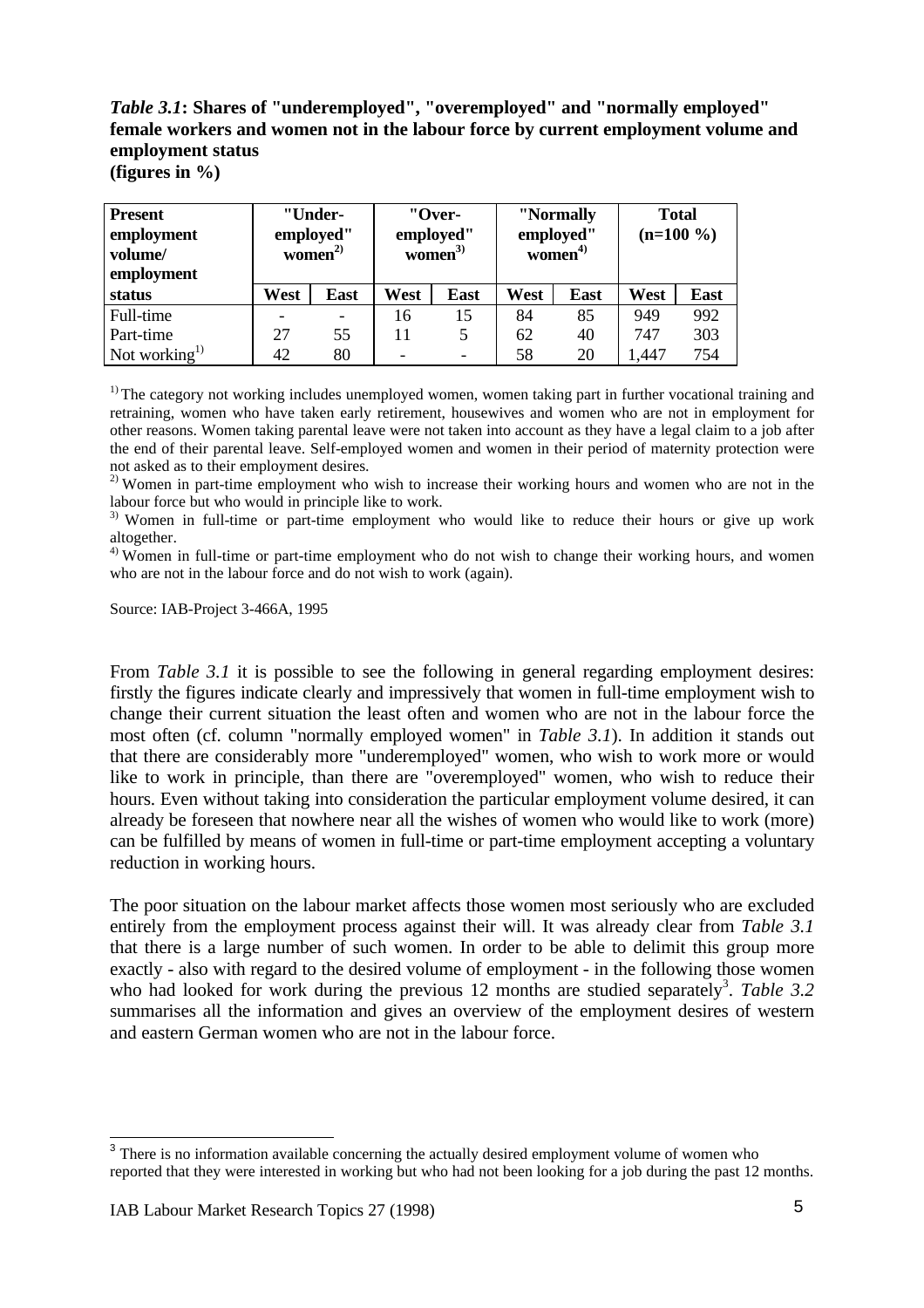### *Table 3.2***: Employment desires of women who are not in the labour force (figures in %)**

|                                                       | <b>Western Germany</b> | <b>Eastern Germany</b> |
|-------------------------------------------------------|------------------------|------------------------|
| Women not in the labour force $(n=100\%)$             | 1,447                  | 754                    |
| \% who would like to work in principle                | 42                     | 80                     |
| % of these who have sought work in the last 12 months | 43                     | 87                     |
| % of these who are seeking a full-time job            | 40                     |                        |

Source: IAB-Project 3-466A, 1995

It is immediately recognisable from the information in *Table 3.2* that the employment orientation of eastern German women was still much stronger at the end of 1995 than that of western German women (cf. also Engelbrech et al. 1997). This refers both to their willingness to work in principle, which is roughly "twice as high" as among western German women, and to their active search for work. If the latter, more restricted definition of inclination to work is taken as a basis, then about a fifth of all women not in the labour force are seeking work in western Germany compared with more than two thirds in eastern Germany. In addition to this, eastern German women on the whole desire a far greater employment volume than women in western Germany. Whereas western German women who are not in the labour force are mainly interested in part-time work, the majority of eastern German women would like to work full-time. If it were possible to realise the women's intentions regarding employment, the trend seen in the 1980s in western Germany - an increase in labour force participation with only a slight increase in the total volume of work - would continue in the future. In eastern Germany, on the other hand, the higher labour force participation of women would immediately demand a definite expansion of the volume of work.

### **Ideal models of working hours in a partnership and the current employment situation**

The extent to which the actual conditions coincide with the wishes of those concerned is also of significance from the point of view of equal opportunities for women and men in the family on the one hand and on the labour market on the other hand. If couples' ideals regarding working hours<sup>4</sup> are compared with their present situations<sup>5</sup>, an equally high degree of disparity between wishes and reality can be identified (cf*. Figure 3.1*) as when the issue is considered from a specifically female point of view.

 $\overline{a}$ 

<sup>&</sup>lt;sup>4</sup> Ideally the information should reflect the opinion of both of the partners, if they agree on this matter.

Otherwise the results are to be interpreted as the personal attitudes of the female respondents.

<sup>&</sup>lt;sup>5</sup> The couples' present working hours model was formed on the basis of the information given by the women respondents concerning their own and their partners' individual working hours. This includes the possibility that one or both of the partners is/are not working.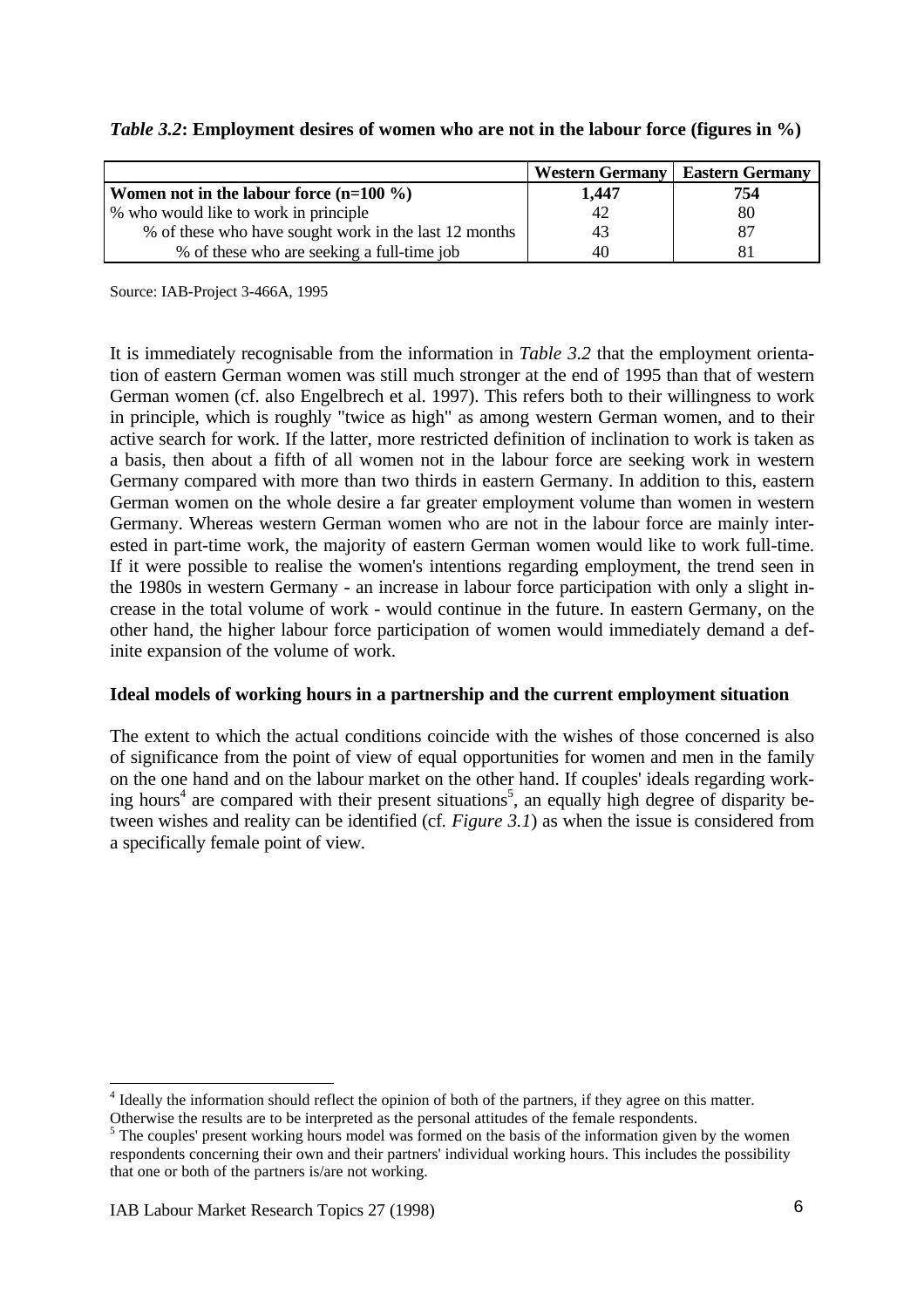



Whereas in western Germany (women's) desires do not coincide with reality in half of all couples, in eastern Germany the figure is as high as 62%.<sup>6</sup> The smallest discrepancy can be seen in partnerships in which the women state a preference for full-time employment, the form found most frequently on the German labour market as a whole. Here the difference between the stated ideal working hours and the actual situation is seven percent in the east and three percent in the west. Whereas in eastern Germany the desire for a full-time job is greater than the supply, however, in western Germany more full-time work is done than actually desired. A reduction of working hours should, however, not fall one-sidedly and entirely to one of the partners. The situation in which one of the partners is not working applies to almost half of western German couples at present, 62% of the women are, however, not satisfied with this and are therefore potential suppliers of labour. In eastern Germany, too, a good third of couples find themselves in the situation that one partner is not working, which in a considerable 92% of the cases does not coincide with their wishes. Of this figure half of the women

 $\overline{a}$ 

<sup>&</sup>lt;sup>6</sup> Some of the figures given in the text are not clear from Figure 3.1 and are based on separate calculations.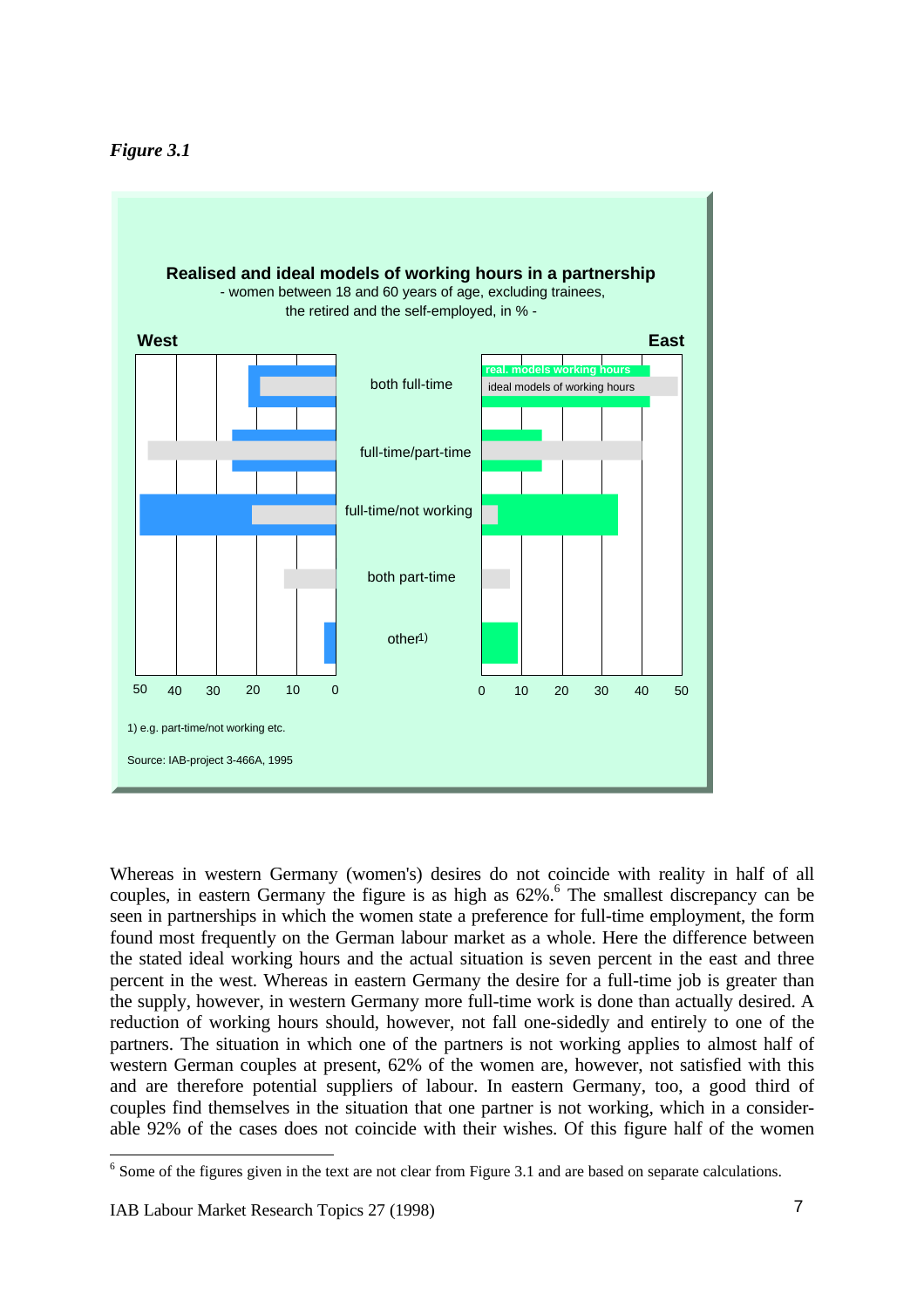with an (unintentionally) unemployed partner would like a full-time/part-time combination, the other half would like both partners to have full-time jobs. Things do not look good either for those couples who would like both partners to be employed part-time. This desire is currently left unfulfilled for almost all those concerned in eastern and western Germany alike.

To sum up it can be discerned - seen in relation to the respondents' ideals - that in addition to an insufficient supply of full-time jobs there is also a considerable lack of part-time jobs, both on the part of the workers who would like to reduce their working hours and even more strongly on the part of people who are currently not working but would like to.

# **4 Working hours and wishes regarding working hours among working women**

In the following the organisation of working hours found and that desired is characterised and subdivided on the basis of the two fundamental dimensions of (working) time - the duration (chronometry) and the position (chronology), although these dimensions are not free of overlaps. As explained in Schuh et al. (cf. Schuh et al. 1993, p. 134), it is also possible to derive from these two dimensions the types of arrangement basically possible for changes in working time structures:

"1. the *chronometrical working hours variation* as a deviation from the generally common duration of a full-time job (e.g. part-time work);

2. the *chronological working hours variation,* which provides a variable distribution pattern for a certain amount of working time (e.g. flexible working hours without the possibility of transferring time);

3. the *chronometrical and chronological working hours variation,* in which alternatives are opened up that diverge from standard working hours as far as both quantity and distribution are concerned (e.g. weekend work)."

The following results are also described - as far as possible - against the background of this framework.

# **4.1 Duration of working hours, and wishes**

- Chronometrical organisation of working hours

# **Full-time work**

-

As already indicated in Chapter 3 (cf. *Table 3.1*), at the end of 1995 not only the labour force participation but also the employment volume of women in eastern Germany was still significantly higher than in western Germany. Thus 56% of western German women in dependent employment were working full-time. In eastern Germany the corresponding figure was considerably higher at  $77\%$ .<sup>7</sup> According to the information given by the women, full-time employ-

<sup>&</sup>lt;sup>7</sup> These results are based on the women's self-classification in answer to the question: "Measured against the collectively agreed working hours in your company, is your present job a full-time or a part-time job?" For the self-employed a category "not applicable, I am self-employed" was provided. If not otherwise mentioned, the self-employed are therefore not included in any of the subsequent analyses. An additional control of the self-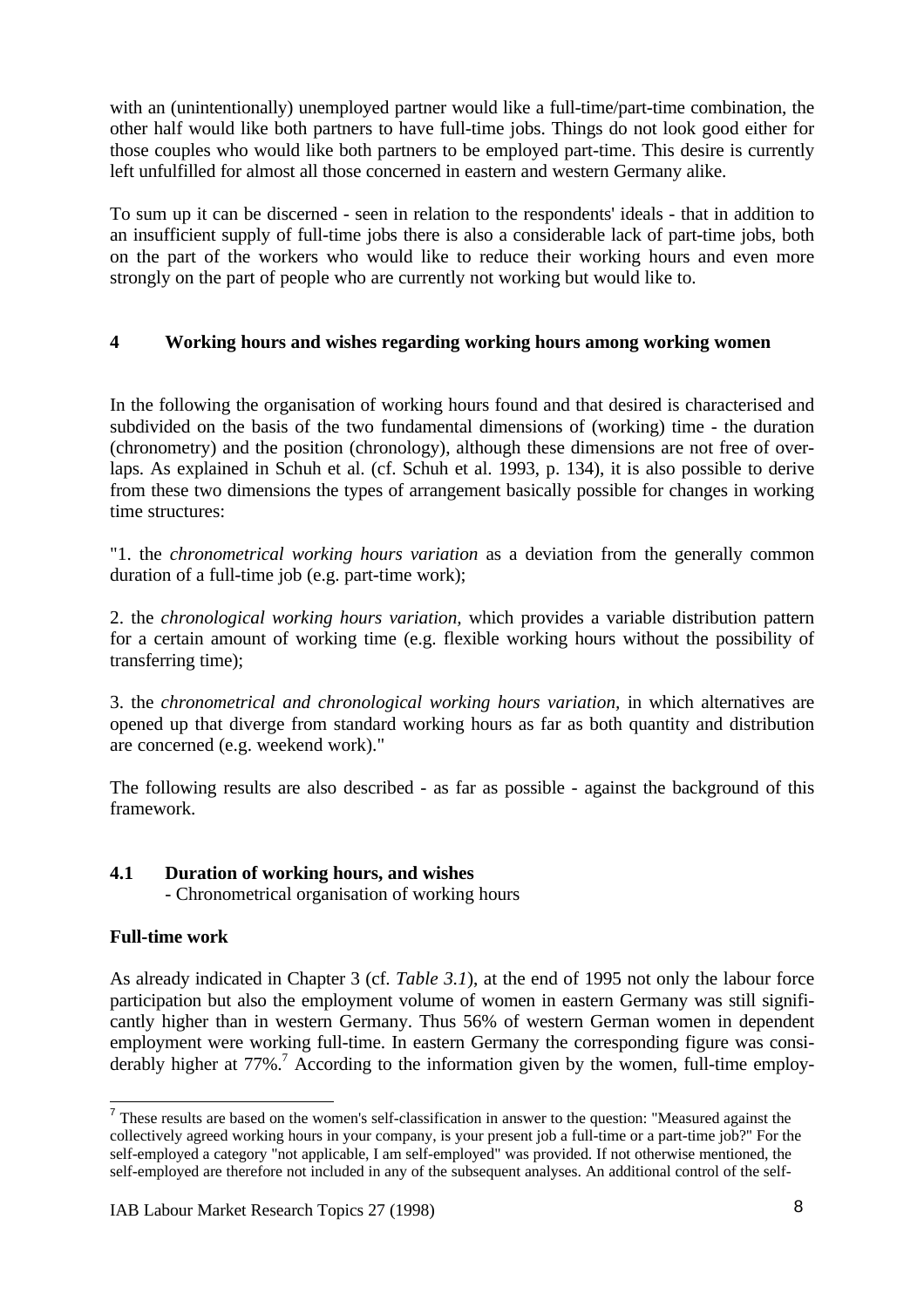ment covers a range of 15 to 60 hours per week (average: 38 hours) in western Germany and 14 to 48 hours (average: 39 hours) in eastern Germany.<sup>8</sup> About half of the women working full-time in eastern and western Germany were in "normal working hours relationships" (fulltime employment spread over 5 weekdays, not varied in position and performed Monday to Friday during the day, cf. Bauer et al. 1996, p. 52).<sup>9</sup> This suggests that full-time employment relationships are similarly structured in western and eastern Germany and thus can not be the reason for the higher full-time rate among eastern German women. Instead, it expresses (once again) the different employment **behaviour** of women in eastern and western Germany. If one looks at the sociodemographic composition of the full-time employed (cf. *Tables 4.1.1, 4.1.2, 4.1.3*) it can be seen that this is a relatively homogeneous group in western Germany (on average 36 years old, no children, married or without a partner). In eastern Germany, however, it is not possible to determine a "typical" female full-timer (cf. in more detail on this Beckmann/Kempf 1996). Women in full-time employment there are on average three years older, which can be put down mainly to the stronger labour force participation of 35-54-yearolds. Consequently only a good half of the women do not have any children under 16 and more than two thirds are married.

|                                  |                      | <b>Western Germany</b> |                    | <b>Eastern Germany</b> |                    |                     |  |  |
|----------------------------------|----------------------|------------------------|--------------------|------------------------|--------------------|---------------------|--|--|
| Age                              | <b>Total</b>         | <b>Part-time</b>       | <b>Full-time</b>   | <b>Total</b>           | Part-time          | <b>Full-time</b>    |  |  |
| aged 18 - 24                     | 8,1 %                | 1,6 %                  | 13,3 %             | 6,2%                   | 5,1 %              | 6,5 %               |  |  |
| aged 25 - 34                     | 29,5 %               | 22,1 %                 | 35,5 %             | 29,2 %                 | 32,4 %             | 28,3 %              |  |  |
| aged 35 - 44                     | 33,1 %               | 41,6 %                 | 26,2 %             | 33,0 %                 | 35,6 %             | 32,2 %              |  |  |
| aged 45 - 54                     | 21,3 %               | 24,0 %                 | 19,1 %             | 23,0 %                 | 17,6 %             | 24,6 %              |  |  |
| aged 55 - 65                     | 8,0%                 | 10,7 %                 | 5,9 %              | 8,6 %                  | 9,3 %              | 8,4 %               |  |  |
| Total                            | 100 %<br>$n = 1.791$ | 100 %<br>$n = 796$     | 100 %<br>$n = 995$ | 100 %<br>$n = 1.337$   | 100 %<br>$n = 312$ | 100 %<br>$n = 1025$ |  |  |
| Mean value in years              | 38,6                 | 41,4                   | 36,3               | 39,3                   | 39,2               | 39,4                |  |  |
| T-Test (part-time vs. full-time) |                      |                        | $p = 0,000$        |                        | $p = n.s.$         |                     |  |  |
| T-Test (west vs. east)           | $p = 0.03$           |                        |                    |                        |                    |                     |  |  |

#### *Table 4.1.1*

**Age** (women in dependent employment)

Source: IAB-Project 3-466A, 1995

-

classification was carried out by means of the information on the collectively/contractually agreed working

week. 8 Figures of less than 35 hours per week are based solely on the information from teachers concerning their teaching load.

<sup>9</sup> The normal working hours relationship was operationalised here as follows: full-time employment; 5-day week; fixed number of working days and position of the hours; Saturday or Sunday work, shiftwork or nightwork performed only rarely or never.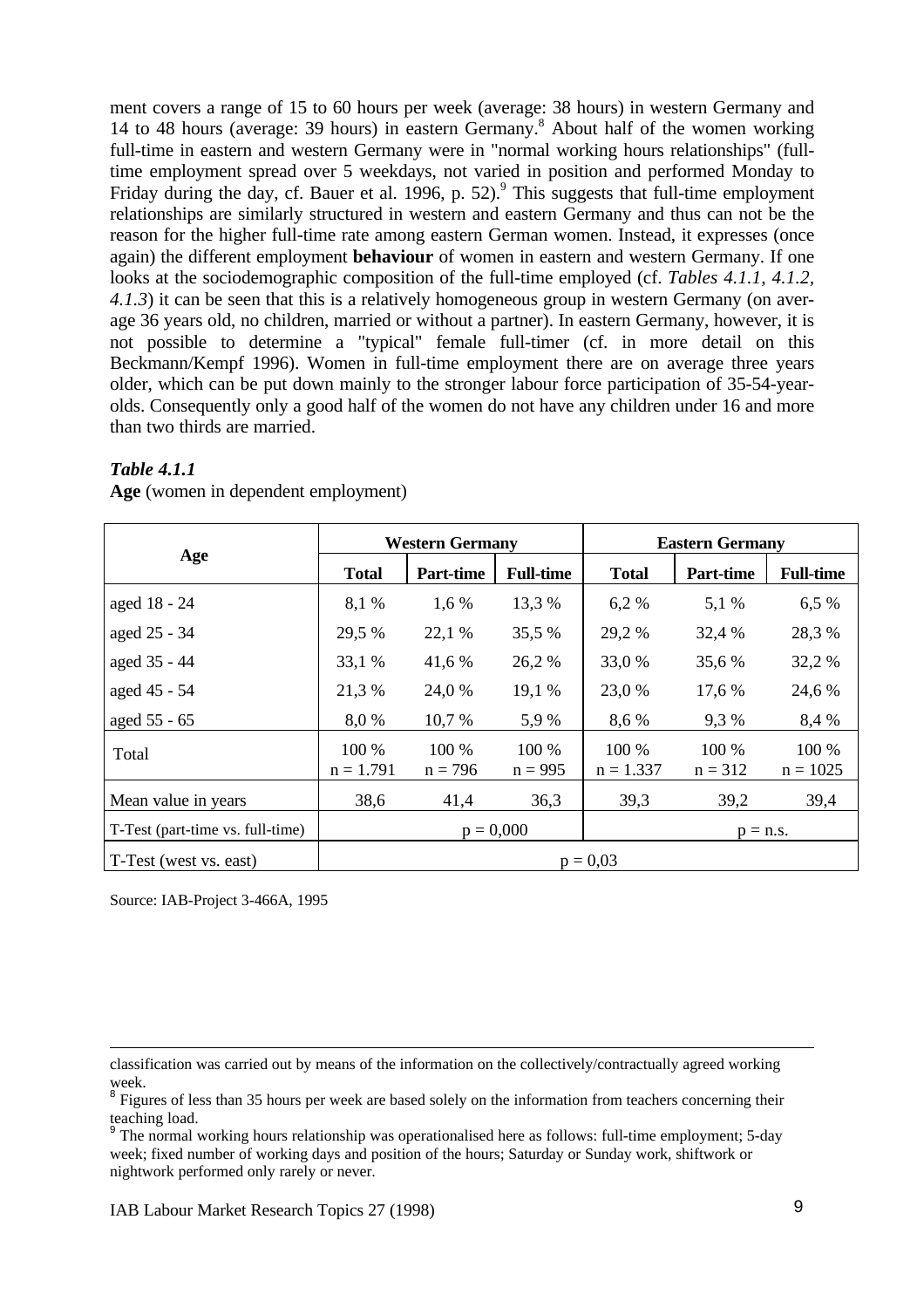## *Table 4.1.2* **Number of children under the age of 16 in the household** (women in dependent employment)

|                                              |                            | <b>Western Germany</b> |                    | <b>Eastern Germany</b> |                    |                      |  |
|----------------------------------------------|----------------------------|------------------------|--------------------|------------------------|--------------------|----------------------|--|
| No. of children under 16<br>in the household | <b>Total</b>               | <b>Part-time</b>       | <b>Full-time</b>   | <b>Total</b>           | <b>Part-time</b>   | <b>Full-time</b>     |  |
| no children                                  | 64,5 %                     | 42,4 %                 | 82,1 %             | 54,3 %                 | 46,2 %             | 56,8%                |  |
| 1 child                                      | 17,8 %                     | 26,3 %                 | 11,1%              | 25,2 %                 | 25,3 %             | 25,2 %               |  |
| 2 children                                   | 15,1 %                     | 27,1 %                 | 5,6 %              | 18,5 %                 | 24,4 %             | 16,7 %               |  |
| 3 or more children                           | 2,5 %                      | 4,2 %                  | 1,2%               | 1,9 %                  | 4,2 %              | 1,3 %                |  |
| Total                                        | 100 %<br>$n = 1.789$       | 100 %<br>$n = 794$     | 100 %<br>$n = 995$ | 100 %<br>$n = 1.335$   | 100 %<br>$n = 312$ | 100 %<br>$n = 1.023$ |  |
| Mean value                                   | 0,56                       | 0,93                   | 0,26               | 0,68                   | 0,87               | 0,63                 |  |
| T-Test (part-time vs. full-time)             | $p = 0,000$<br>$p = 0,000$ |                        |                    |                        |                    |                      |  |
| T-Test (west vs. east)                       |                            |                        |                    | $p = 0,000$            |                    |                      |  |

Source: IAB-Project 3-466A, 1995

### *Table 4.1.3* **Household situation** (women in dependent employment)

| <b>Household situation</b> |                      | <b>Western Germany</b> |                    | <b>Eastern Germany</b> |                      |                     |  |
|----------------------------|----------------------|------------------------|--------------------|------------------------|----------------------|---------------------|--|
|                            | <b>Total</b>         | <b>Part-time</b>       | <b>Full-time</b>   | <b>Total</b>           | <b>Part-time</b>     | <b>Full-time</b>    |  |
| living with husband        | 64,7 %               | 85,6 %                 | 47,9 %             | 71,0 %                 | 79,2 %               | 68,5 %              |  |
| living with partner        | 11,4 %               | 3.8 %                  | 17.5 %             | 10.4 %                 | 9,3%                 | 10,7 %              |  |
| without a partner          | 23,9 %               | 10,6 %                 | 34,5 %             | 18,6 %                 | 11,5 %               | 20,8%               |  |
| Total                      | 100 %<br>$n = 1.799$ | 100 %<br>$n = 800$     | 100 %<br>$n = 999$ | $100\%$<br>$n = 1.337$ | $100\%$<br>$n = 312$ | 100 %<br>$n = 1025$ |  |

Source: IAB-Project 3-466A, 1995

# **Part-time work and its socioeconomic implications**

Here part-time work is basically understood as any duration of working time which lies below the collectively or contractually agreed number of hours for a full-time job. Today it covers a quantitative spectrum ranging from "marginal" part-time work $^{10}$  up to the border to full-time work. This can also be seen in our survey data for 1995 (cf. *Table 4.1.4*):

 $\overline{\phantom{a}}$ <sup>10</sup> "Marginal" employment relationships, which are not subject to social security contributions, are those in which the regular working week is less than 15 hours and in which in 1995 the monthly earnings did not exceed DM 580 (western Germany) or DM 470 (eastern Germany).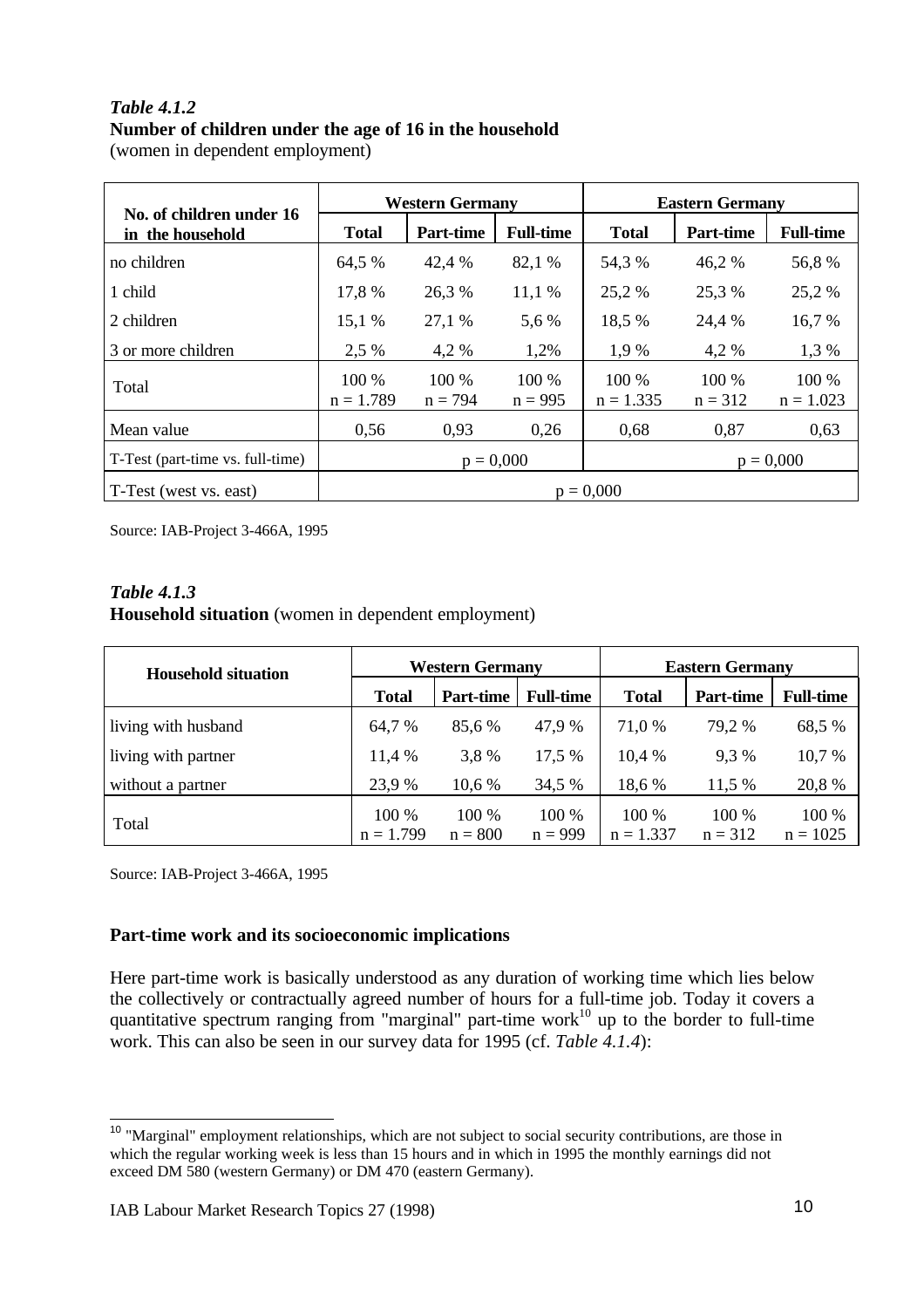#### *Table 4.1.4* **Number of hours normally worked per week**

(women in part-time dependent employment, aged 18-65)

| Hours worked per week  | Western<br><b>Germany</b> | <b>Eastern</b><br><b>Germany</b> |
|------------------------|---------------------------|----------------------------------|
| less than 15           | 20,6 %                    | 2,6 %                            |
| 15 to below 20         | 23,2 %                    | 5,9 %                            |
| 20                     | 24,8 %                    | 17,2 %                           |
| 21 to below 25         | 8,6 %                     | 9,9%                             |
| 25 to below 30         | 14,5 %                    | 15,5 %                           |
| $30$ to below $35$     | 8,3%                      | 38,3 %                           |
| $35$ to below $40$     |                           | 10,6 %                           |
| Total                  | 100 %<br>$n = 725$        | 100 %<br>$n = 303$               |
| Mean value in hours    | 19,5                      | 26,6                             |
| T-Test (west vs. east) | $p = 0,000$               |                                  |

Source: IAB-Project 3-466A, 1995

44% of the western German women in dependent employment reported that they had a parttime job. The temporal limits of their employment ranged from 2 to 38 hours per week and averaged 19.5 hours. The majority of all female part-timers in our survey are married $11$  and have at least one child under the age of 16 (cf. *Tables 4.1.2, 4.1.3*). More than 90% of the *married* women working part-time have a partner in full-time employment, who essentially safeguards the financial situation of the household. As the women's own employment volume averages 19.3 hours per week - almost half of the married female part-timers work less than half a day- the share of the net household income contributed by women with their own income averages "only" 27%. In detail, part-timers' contribution to the household income in comparison with full-timers is distributed as follows (cf. *Table 4.1.5*):

 <sup>11</sup> If not stated otherwise, the following remarks in this section always refer only to **married** women in parttime employment.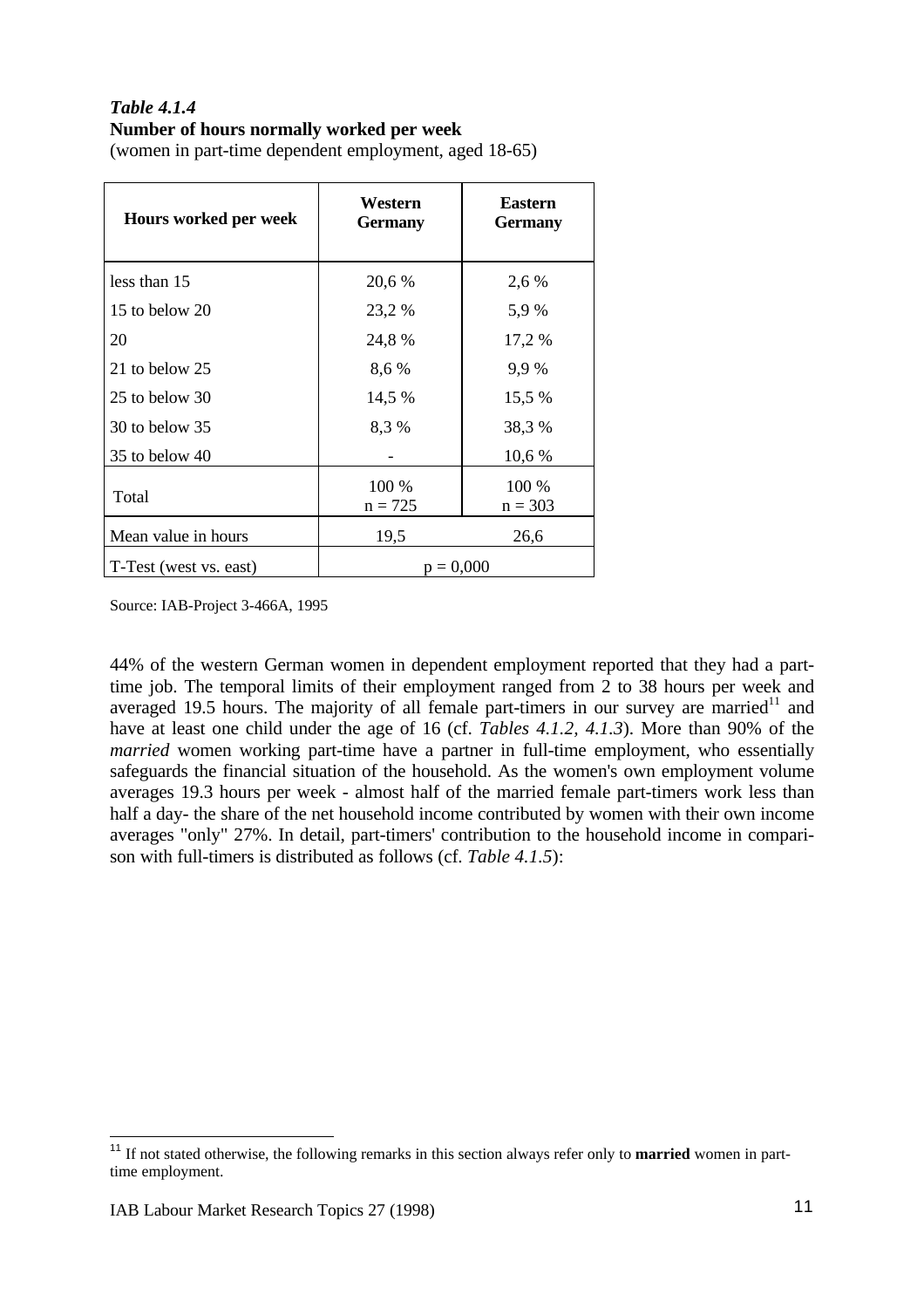*Table 4.1.5:* **The personal net income of married women in part-time or full-time employment with a partner working full-time as a percentage of the net household income (figures in %)**

| Woman's personal net income<br>as a percentage of the net<br>household income | in full-time employment | <b>Married women working</b><br>part-time, with a partner | full-time, with a partner<br>in full-time employment | <b>Married women working</b> |
|-------------------------------------------------------------------------------|-------------------------|-----------------------------------------------------------|------------------------------------------------------|------------------------------|
|                                                                               | West                    | <b>East</b>                                               | West                                                 | East                         |
| up to $25%$                                                                   | 49                      | 23                                                        |                                                      |                              |
| 26 % to 33 %                                                                  | 22                      | 20                                                        | 14                                                   | 6                            |
| 34 % to 50 %                                                                  | 24                      | 44                                                        | 58                                                   | 56                           |
| 51 % and above                                                                |                         | 13                                                        | 21                                                   | 33                           |
| Average                                                                       |                         |                                                           |                                                      | 48                           |

Source: IAB-Project 3-466A, 1995

In **eastern Germany** the part-time rate among working women in 1995 was 23% according to the IAB survey data. Their working time was on the whole considerably longer than in western Germany, averaging 26.6 hours per week, and also the lower and upper temporal limits (3 to 42 hours) reveal differences from the situation in western Germany. Also in eastern Germany part-time work is done primarily by married women with children (cf. *Tables 4.1.2 and 4.1.3*), most of whom have a partner in full-time employment. In contrast to western German women, eastern German *married* women in part-time employment work an average of 26.3 hours per week. Consequently their financial contribution to the household income is clearly higher with an average of 37 % (cf. *Table 4.1.5*).

As can be inferred from the data, in a household context part-time work at present has to be backed up by a partner's full-time income. Although women in part-time employment make a good quarter or a third of the total household income, one still cannot speak of a basis for safeguarding one's livelihood. This impression is reinforced if at the same time one takes into account for example that only 10% of western German working women who are single or live alone work part-time. It is not possible to discuss in detail here the reasons why part-time work is only attractive to married couples. In addition to socialisation effects, a central role is played above all by economic aspects which are influenced by institutional, (social) policy conditions such as fiscal law and social law (cf. in detail on this Bäcker/Stolz-Willig 1993, 1994, 1995).

# *Wishes*

It is also precisely with regard to the expansion of part-time work, which is so desirable from a labour market policy point of view, that it is of interest to know to what extent women would like to work in the future. In the case of **women in full-time employment,** the analyses for this revealed a lower willingness to work part-time compared with previous years. Only 15% of western German women and 14% of eastern German women would prefer to work parttime, even if this did not lead to losses in income or pension $12$ , provided that certain precondi

 $\overline{\phantom{a}}$  $12$  Question asked: "Regardless of your present situation and the fact that your earnings and your pension would decrease in accordance with your hours of work, would you then in future - remain in full-time/part-time work, temporarily/permanently work full-time/part-time or give up working altogether?"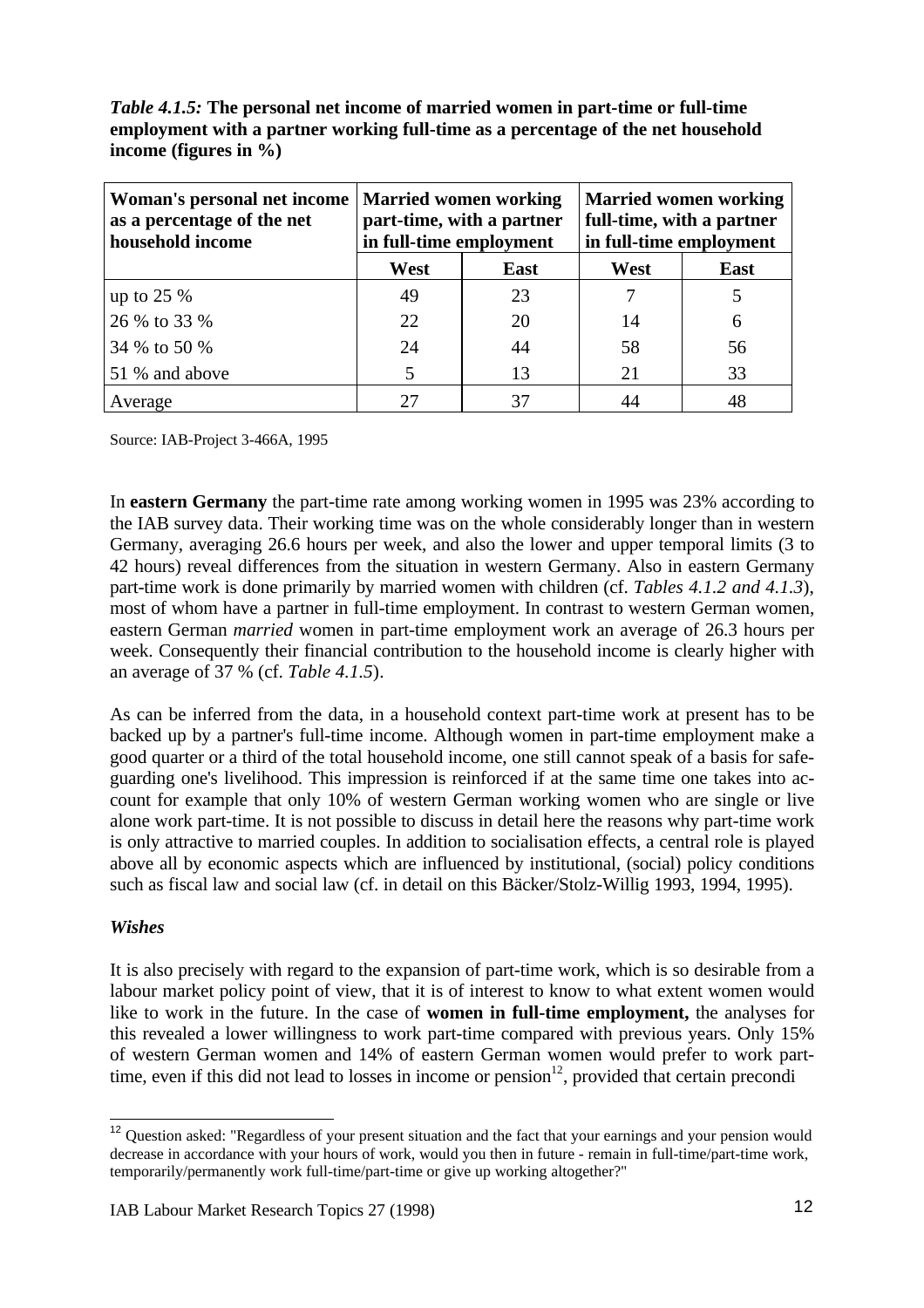tions at their workplace were fulfilled. Such 'snapshots' of expressed wishes are always subject to the particular situation. In addition to domestic requirements, which vary from one individual case to another, the generally high level of job insecurity as well as the fact that real earnings have been stagnating or falling for years now certainly have a curbing effect on the general willingness to change the status quo at the present moment in time.

Apart from the fact that female full-timers are generally "cautious" in their comments about changing to part-time work, the women who would be prepared to work part-time differ in many respects from those who are currently working part-time (cf. in detail on this matter Beckmann/Kempf 1996, pp. 398ff.). This concerns firstly the desired volume of employment, which on the whole would be higher than among part-timers (cf. *Tables 4.1.6, 4.1.7, Figure 4.1.1*): in western Germany more than half of the women would like to work 25 hours per week or more, in eastern Germany just under three quarters of the women would most like to work as much as between 30 and 40 hours per week, although the desired volume of employment depends heavily on the current financial situation of the household. Secondly the clearly higher level of qualifications held by these women stands out in comparison to those working part-time. In addition to this it is striking that the (additional) demand for part-time work is particularly high in the industries that currently show below average part-time rates, such as the manufacturing industry, banking and insurance companies and the health services.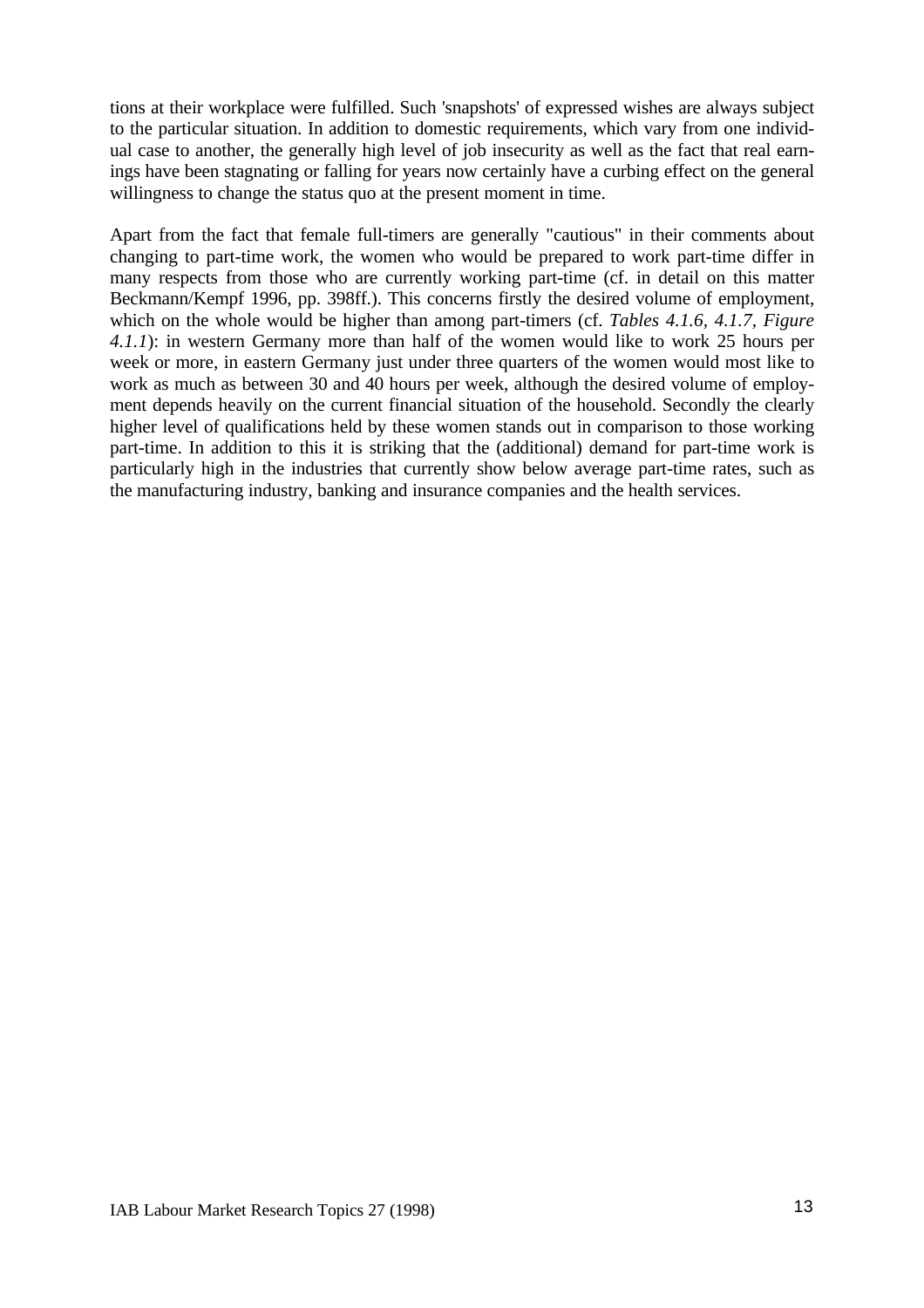## *Table 4.1.6* **Current and desired working hours in western Germany** (women in dependent employment)

|                                               |                          | Desired working hours <sup>1)</sup> |                                  |                                    |                                    |                      |                             |  |  |  |
|-----------------------------------------------|--------------------------|-------------------------------------|----------------------------------|------------------------------------|------------------------------------|----------------------|-----------------------------|--|--|--|
| <b>Current</b><br>working hours <sup>2)</sup> | <b>below</b><br>15 hrs.  | 15 to<br><b>below</b><br>20 hrs.    | 20 to<br><b>below</b><br>25 hrs. | $25$ to<br><b>below</b><br>30 hrs. | $30$ to<br><b>below</b><br>35 hrs. | <b>Full-</b><br>time | <b>Total</b><br>$(n=100\%)$ |  |  |  |
| below 15 hrs.                                 | 58,6 %                   | 9.8%                                | 18.8%                            |                                    | 0.8%                               | 12,0 %               | 133                         |  |  |  |
| 15 to below 20 hrs.                           | 3.2 %                    | 63,9 %                              | 10.1 %                           | 4,4 %                              | 4,4 %                              | 13.9 %               | 158                         |  |  |  |
| 20 to below 25 hrs.                           | 0.9%                     | 4,8%                                | 76,3 %                           | 5.3 %                              | 3.9%                               | 8.8%                 | 228                         |  |  |  |
| 25 to below 30 hrs.                           | $\overline{\phantom{a}}$ | 2,0 %                               | 14.7 %                           | 66,7 %                             | 3.9%                               | 12,7 %               | 102                         |  |  |  |
| 30 to below 35 hrs.                           |                          |                                     | 13.8 %                           | 6.9%                               | 58,6 %                             | 20,7 %               | 58                          |  |  |  |
| Full-time                                     |                          | 1.3 %                               | 4.9%                             | 2.9 %                              | 4,5 %                              | 86.4%                | 920                         |  |  |  |

<sup>1)</sup> Question asked: "If you could choose the volume of your working hours yourself, taking into consideration the fact that your earnings and your pension would decrease or increase in accordance with

your working hours, how many hours would you then prefer to work per week?" <sup>2)</sup> Question asked: "How many hours per week do your working hours constitute (according to employment contract or collective agreement)?"

Source: IAB-Project 3-466A, 1995

### *Table 4.1.7* **Present and desired working hours in eastern Germany** (women in dependent employment)

|                                               | Desired working hours <sup>1)</sup> |                        |                        |                  |                             |  |  |  |  |  |
|-----------------------------------------------|-------------------------------------|------------------------|------------------------|------------------|-----------------------------|--|--|--|--|--|
| <b>Present working</b><br>hours <sup>2)</sup> | <b>below</b><br>20 hrs.             | 20 to below<br>30 hrs. | 30 to below<br>40 hrs. | <b>Full-time</b> | <b>Total</b><br>$(n=100\%)$ |  |  |  |  |  |
| below 20 hrs.                                 | 32,0%                               | 24,0 %                 | 24,0 %                 | 20,0 %           | 25                          |  |  |  |  |  |
| 20 to below 30 hrs.                           | 0,8 %                               | 41,9 %                 | 11,3 %                 | 46,0%            | 124                         |  |  |  |  |  |
| 30 to below 40 hrs.                           |                                     | 3,5 %                  | 50,7 %                 | 45,8%            | 142                         |  |  |  |  |  |
| Full-time                                     | $0.5\%$                             | 3,1%                   | 9,5 %                  | 86,9 %           | 968                         |  |  |  |  |  |

<sup>1)</sup> Question asked: "If you could choose the volume of your working hours yourself, again taking into account that your earnings and your pension would decrease or increase in accordance with the working hours, how many hours would you then prefer to work per week?"

<sup>2)</sup> Question asked: "How many hours per week do your working hours constitute (according to employment contract or collective agreement)?"

Source: IAB-Project 3-466A, 1995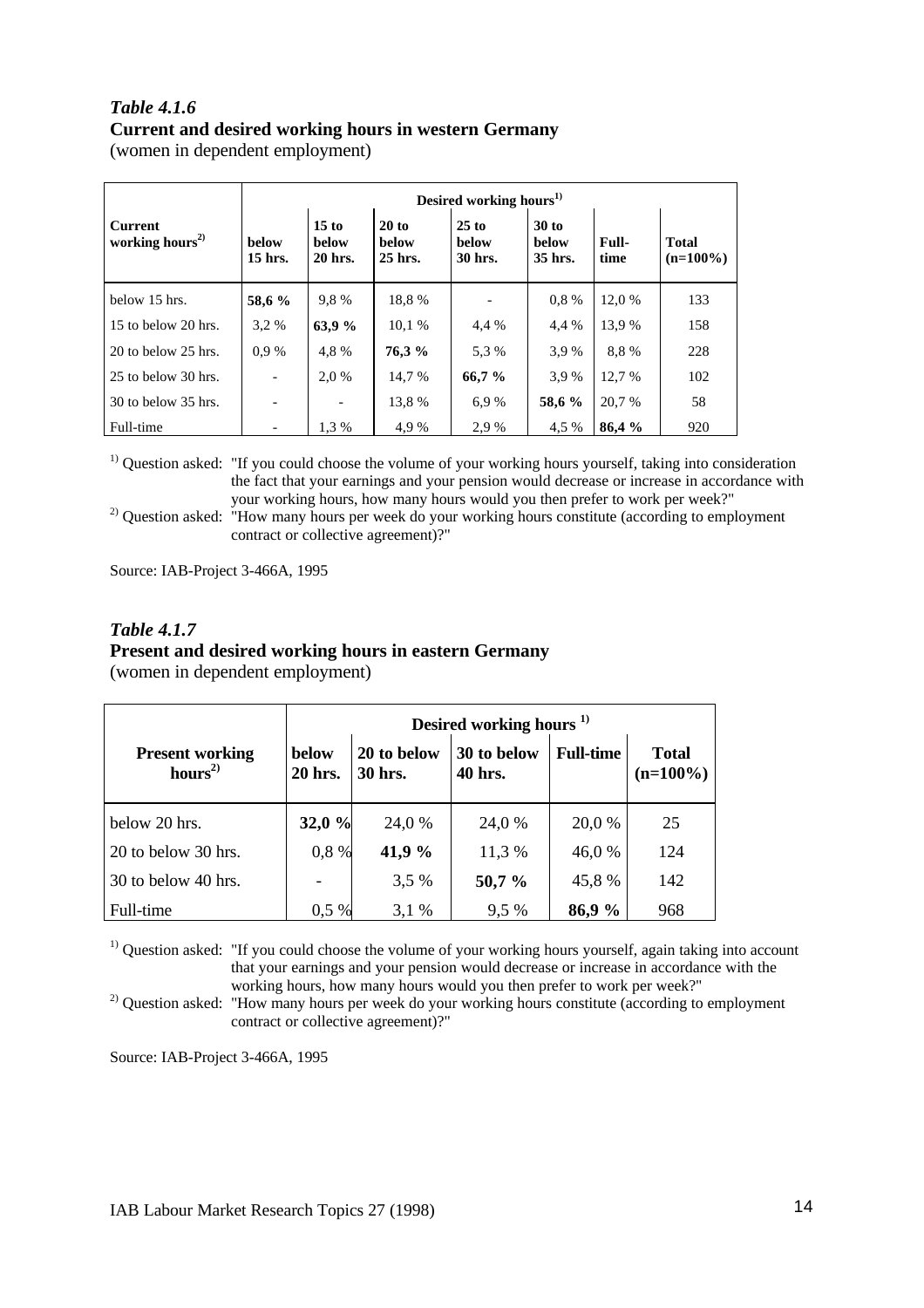

Also with regard to the subjective factors the group of women who would possibly change to part-time work proves to be a "critical mass". Although occupation and work are not as important to them as they are to the full-timers who wish to continue working full-time, independent material protection and an independent lifestyle related to this are at the top of their list of reasons for working, unlike the women working part-time. In an east-west comparison both of these factors play an even greater role for eastern German women than for western German women. The answers to the questions regarding the possible positive and negative effects of a reduction in working hours on the private and professional areas of life reveal the following: the positive aspects of reducing the twin burden of family and occupation are prominent in both eastern and western Germany. In addition there is, however, a strong awareness of the problems - more in the west than in the east - concerning the negative consequences for the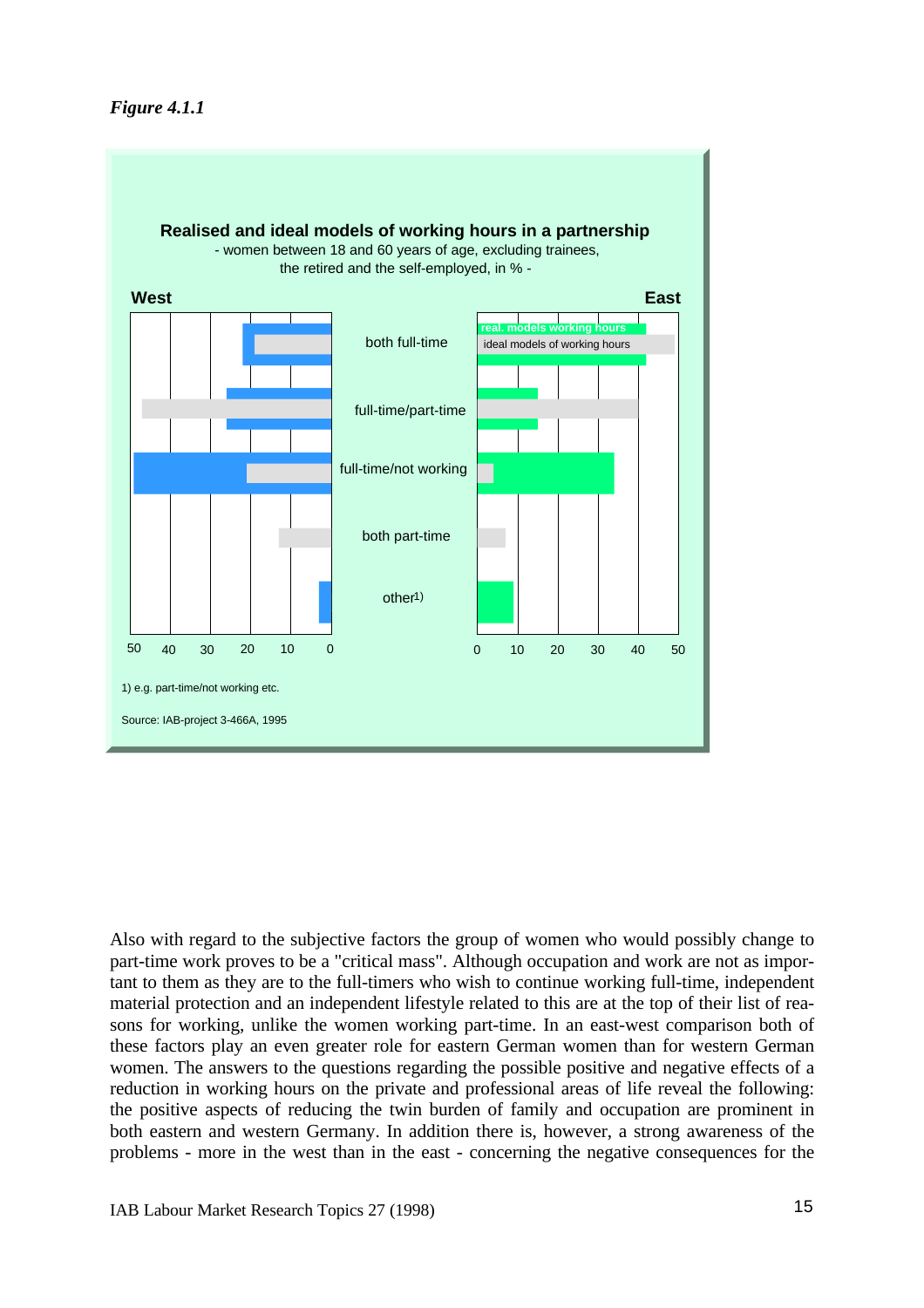employment situation<sup>13</sup>, which emphasises the double orientation of these women towards their occupation on the one hand and their family on the other.

A comparable development towards longer working hours is also discernible among **women part-timers** (cf. *Tables 4.1.6, 4.1.7, Figure 4.1.1*). It is necessary to mention here first of all the involuntary part-timers who would rather work full-time. In western Germany this accounts for 12% of female part-timers, in eastern Germany it is as high as 42%. But also among the women who wish to continue working part-time, the proportion of those with a working time of more than 20 hours per week would increase if women's wishes could be fulfilled. If this generally increased demand for part-time jobs with a higher number of hours is compared with the supply of "marginal" part-time employment relationships, which has been increasing for some time now, considerable deficits on the job supply side are obvious. Furthermore these findings give rise to the conclusion that the volume of work available as a result of voluntary reductions in working hours would not be sufficient to improve the situation on the labour market substantially.

# **Overtime work**

Besides part-time work, overtime work is another common form of varying working hours. In principle it enables a divergence from the standard working time in terms of both amount and distribution. As our survey asked only about the amount of overtime, however, and not about whether it was worked for example on days other than the normal working days, overtime work can only be considered as a chronometrical working hours variant here. All hours of work done in excess of the contracted working time are counted as overtime work. "It is possible to differentiate between **"transitory overtime"**, which is overtime that is compensated for with time off, and **"definitive overtime"**, where the time is not compensated. Overtime may be paid or unpaid" (Kohler/Spitznagel 1996, p. 1).

As emerges from *Table 4.1.8*, at the end of 1995 about half of all working women were regularly working overtime, whereas the other half did so only rarely in the year or never. This applies equally for eastern and western German women. There was also no difference between full-timers and part-timers in the east, whereas in the west considerably more part-timers than full-timers never worked overtime.

 $\overline{\phantom{a}}$ <sup>13</sup> Answers given here were for example poorer possibilities for professional development, less companyinternal information, and increased pressure at the workplace.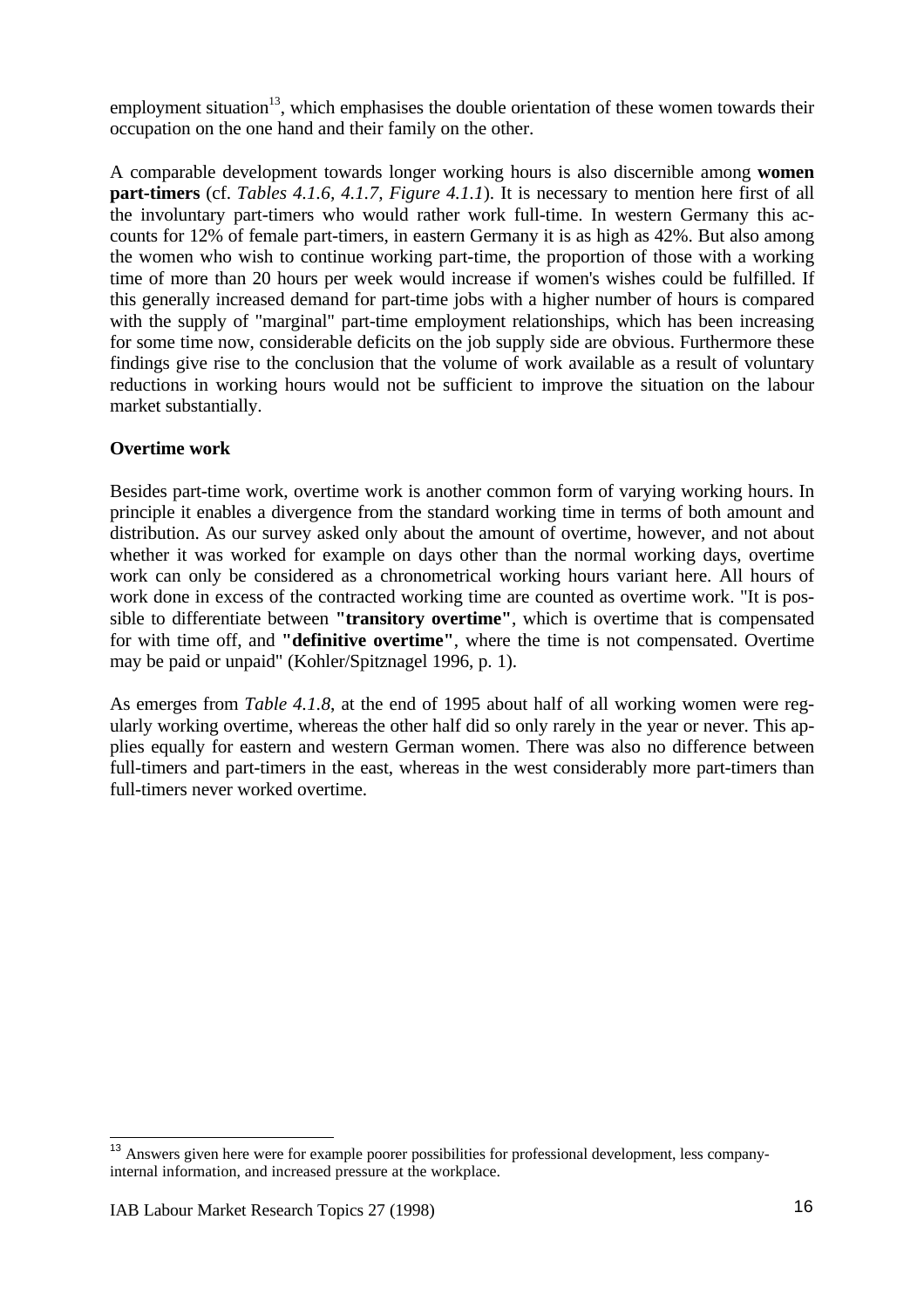| Frequency of overtime <sup>1)</sup> |              | <b>Western Germany</b> |                  | <b>Eastern Germany</b> |                  |                  |  |
|-------------------------------------|--------------|------------------------|------------------|------------------------|------------------|------------------|--|
|                                     | <b>Total</b> | Part-time              | <b>Full-time</b> | <b>Total</b>           | <b>Part-time</b> | <b>Full-time</b> |  |
| every working day                   | 6,1%         | 2,6 %                  | 8,9%             | 5,8%                   | 6,5 %            | 5,5 %            |  |
| 3 - 4 times per week                | 8,0%         | 5,1 %                  | 10,3 %           | 8,6 %                  | 6,8 %            | 9,1 %            |  |
| once or twice per week              | 17,6 %       | 14,0 %                 | 20,5 %           | 17,5 %                 | 18,1 %           | 17,3 %           |  |
| 3 - 4 times per month               | 8,8%         | 8,5 %                  | 9,0%             | 9,3%                   | 9,7%             | 9,2%             |  |
| once or twice per month             | 10,6 %       | 12,0 %                 | 9,4 %            | 11,4 %                 | 10,3 %           | 11,7 %           |  |
| rarely in the year                  | 13,5 %       | 14,1 %                 | 12,9 %           | 16,6 %                 | 14,8 %           | 17,1%            |  |
| never                               | 35,4 %       | 43,6 %                 | 28,9%            | 30,9 %                 | 33,9 %           | 30,0 %           |  |
| Total                               | 100 %        | 100 %                  | 100 %            | 100 %                  | 100 %            | 100 %            |  |
|                                     | $n = 1.796$  | $n = 799$              | $n = 997$        | $n = 1.338$            | $n = 310$        | $n = 1.028$      |  |

*Table 4.1.8* **Overtime work** (women in dependent employment)

<sup>1)</sup> Question asked: "How often did you work overtime on average last year, irrespective of whether it was paid in money or time off in lieu or not at all.?"

Source: IAB-Project 3-466A, 1995

Viewed according to **industry**<sup>14</sup> (no table), there was an above-average incidence of overtime in particular at regional and local authorities<sup>15</sup>/social insurance institutions and in the health services in western Germany. In eastern Germany overtime was undertaken mainly by women employed in educational establishments/publishing companies and at the regional and local authorities/social insurance institutions. Referring to **occupational status** (no table), our findings also indicate that in western and eastern Germany overtime work increases steadily with occupational status (cf. also on this matter Bauer et al. 1996). Thus about a quarter to a third of unskilled female workers regularly worked overtime, whereas more than two thirds of female white-collar workers and civil servants higher up the scale did overtime.

### *Attitude to overtime work, and explanations*

How then do women who work overtime<sup>16</sup> judge their situation measured against the wishes they express for the future? From *Table 4.1.9* it first emerges that the opinions in western and eastern Germany are very similar on the whole. Approximately equally large proportions of the women declare themselves to be in favour of the options 'continuation of the status quo', 'reduction' or 'full rejection of overtime'. Only a tiny minority would like to work overtime more often. Thus all in all quite a high level of acceptance of overtime work can be discerned among working women, even if it is to differing degrees.

 $\overline{a}$ 

<sup>&</sup>lt;sup>14</sup> Only industries with  $n \ge 100$  were taken into consideration.

<sup>&</sup>lt;sup>15</sup> 30% of the employees in this industry are clerical or secretarial staff and 37% are teachers.

<sup>&</sup>lt;sup>16</sup> Including those who worked overtime "only rarely in the year".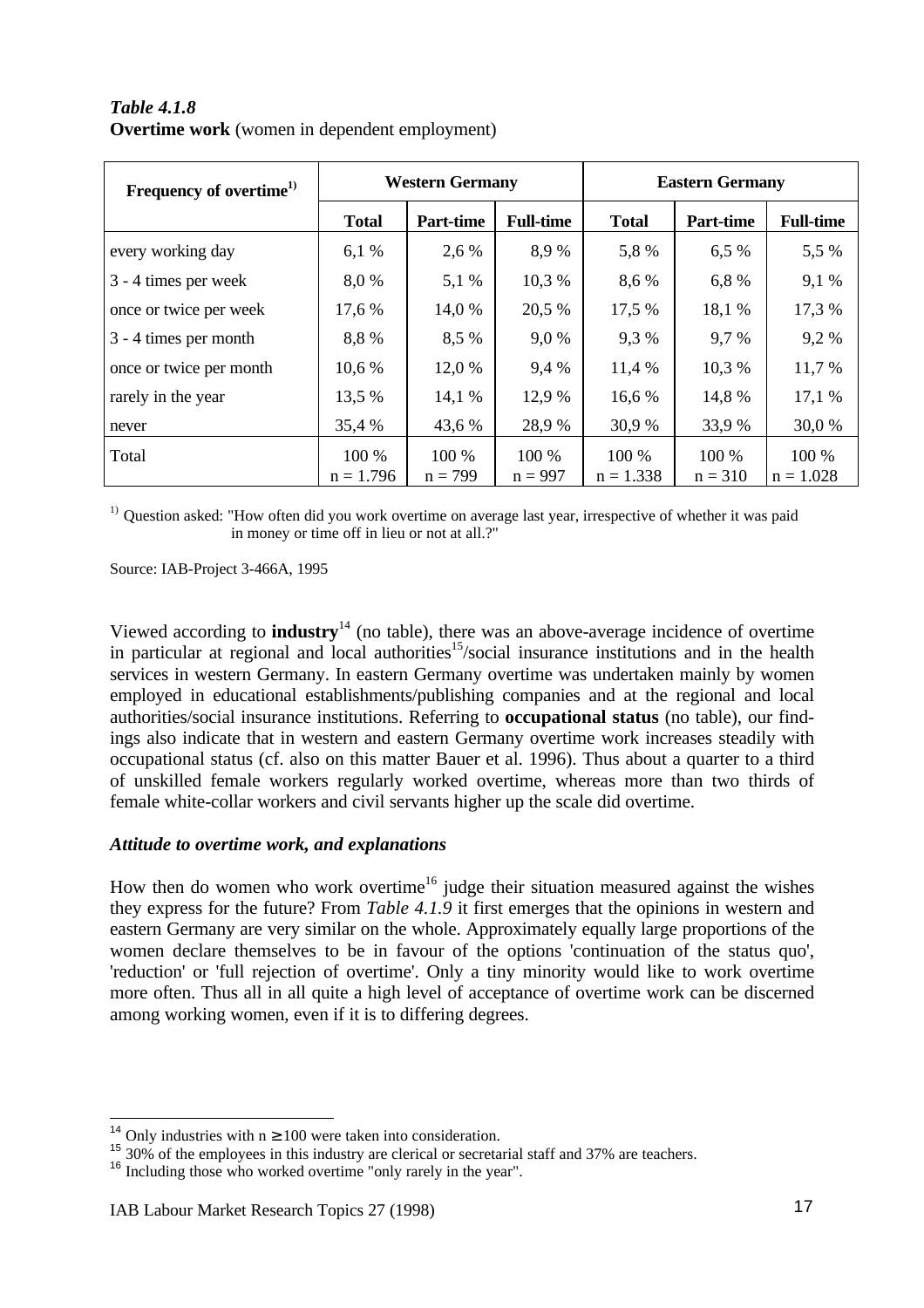| <b>Attitude to</b>      |              | <b>Western Germany</b> |                  | <b>Eastern Germany</b> |                  |                  |  |
|-------------------------|--------------|------------------------|------------------|------------------------|------------------|------------------|--|
| overtime work $^{1)}$   | <b>Total</b> | <b>Part-time</b>       | <b>Full-time</b> | <b>Total</b>           | <b>Part-time</b> | <b>Full-time</b> |  |
| more overtime           | 3,1%         | 4,0 %                  | 2,5 %            | 3,3 %                  | 4,4 %            | 2,9 %            |  |
| same amount of overtime | 33,2 %       | 37,1 %                 | 30,7 %           | 28,2 %                 | 29,3 %           | 27,9 %           |  |
| less overtime           | 28,8%        | 21,6 %                 | 33,4 %           | 30,3 %                 | 31,2 %           | 30,0 %           |  |
| no overtime at all      | 34,9 %       | 37,3 %                 | 33,4 %           | 38,2 %                 | 35,1 %           | 39,1 %           |  |
| Total                   | 100 %        | 100 %                  | 100 %            | 100 %                  | 100 %            | 100 %            |  |
|                         | $n = 1.157$  | $n = 450$              | $n = 707$        | $n = 921$              | $n = 205$        | $n = 716$        |  |

### *Table 4.1.9* **Attitude to overtime work** (women in dependent employment who work overtime)

 $<sup>1)</sup>$  Question asked: "Would you personally like to work more overtime, the same amount as at present, less</sup> overtime or none at all?"

Source: IAB-Project 3-466A, 1995

Whereas in eastern Germany women working full-time and those working part-time do not differ in their attitudes towards overtime work, the opinions among western German women do vary. This can probably be put down to the fact that eastern German full-time and part-time workers do not differ so much from one another as western German women with regard to their employment volume on the one hand and the number of hours of overtime worked on the other hand. Thus in western Germany for example one third of women full-timers, whose working time is on average twice as long as part-timers' hours and who are at the same time affected to a greater extent by overtime work, wanted to work overtime less frequently in the future. In the case of part-time workers this applies to only one fifth of the respondents.

Of the possible explanatory factors for the different attitudes to overtime work examined (previous strain through overtime work<sup>17</sup>, personal and net household income, occupational status), the **type of payment for overtime** proved to be the most significant. As *Table 4.1.10* indicates, the majority of overtime work done was transitory overtime<sup>18</sup>. In the case of definitive overtime, which constitutes some 45% of all overtime, it stands out that no payment at all was made more frequently in eastern than in western Germany.<sup>19</sup>

 $\overline{a}$ 

 $17$  Although the examination of this relation indicated that the more regularly overtime is done the less it is accepted (no table), there is no statistically significant relation between these two factors. The analysis of personal and net household income as well as that of occupational status as potential influential factors also reached the same result.

<sup>&</sup>lt;sup>18</sup> This calculation includes all cases that gave as an answer "time off in lieu of overtime" plus half of the cases that stated "part payment/part time off in lieu of overtime".

<sup>19</sup> Referring to all working women, some 28% of western German and 32% of eastern Germany women therefore worked so-called "definitive" overtime, which is not compensated for in leisure time and thus constitutes the overtime volume relevant for the "work-sharing" debate ( Kohler/Spitznagel 1996, p. 1).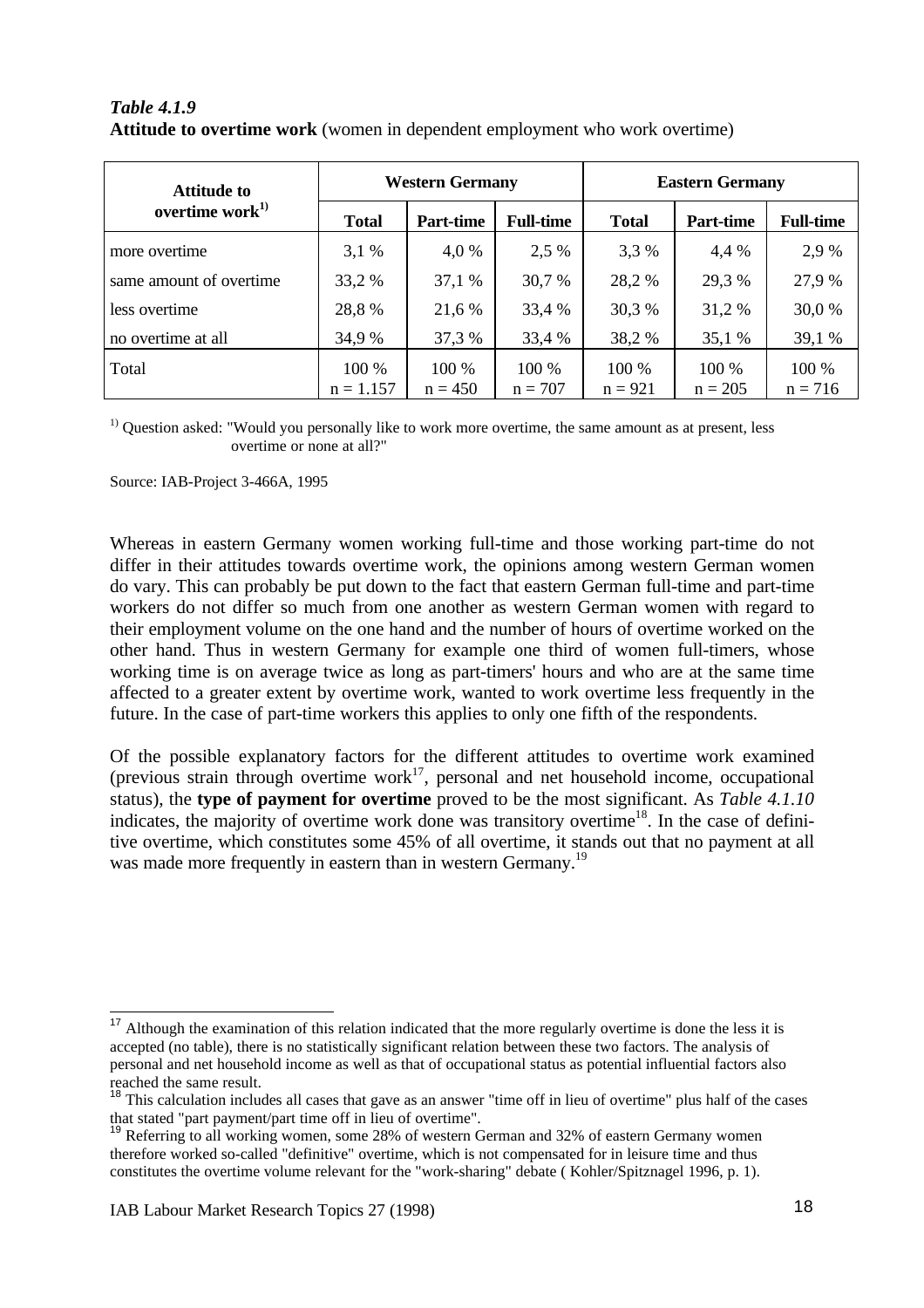# *Table 4.1.10* **Attitude to overtime work and current method of compensation**

(women in dependent employment who work overtime)

| <b>Western Germany</b>                          |                  |                               |                                         |                       |             |                               |  |  |  |
|-------------------------------------------------|------------------|-------------------------------|-----------------------------------------|-----------------------|-------------|-------------------------------|--|--|--|
|                                                 |                  |                               | Attitude to overtime work <sup>2)</sup> |                       |             |                               |  |  |  |
| Current method of<br>compensation <sup>1)</sup> | more<br>overtime | same<br>amount of<br>overtime | less overtime                           | no overtime<br>at all | $\mathbf n$ | Total (rows)<br>$\frac{0}{0}$ |  |  |  |
| paid                                            | $(44, 4\%)$      | 23,5 %                        | 23,7 %                                  | 15,5 %                | 245         | 21,4                          |  |  |  |
| time off in lieu                                | (38,9%)          | 51,7 %                        | 37,4 %                                  | 54,1 %                | 549         | 48,0                          |  |  |  |
| half/half                                       | (8,3,9)          | 12,7 %                        | 21,6 %                                  | 11,8 %                | 169         | 14,8                          |  |  |  |
| no payment at all                               | (8,3%)           | 12,1 %                        | 17,3 %                                  | 18,5 %                | 180         | 15,7                          |  |  |  |
| Total of columns                                | 100 %            | 100 %                         | 100 %                                   | 100 %                 |             |                               |  |  |  |
| <b>Overall total (columns)</b><br>n             | 36<br>3,1        | 379<br>33,2                   | 329<br>28,8                             | 399<br>34,9           | 1.143       | 100,0                         |  |  |  |
|                                                 |                  | <b>Eastern Germany</b>        |                                         |                       |             |                               |  |  |  |
|                                                 |                  |                               | Attitude to overtime work <sup>2)</sup> |                       |             |                               |  |  |  |
| Current method of<br>compensation <sup>1)</sup> | more<br>overtime | same<br>amount of<br>overtime | less overtime                           | no overtime<br>at all | $\mathbf n$ | Total (rows)<br>$\%$          |  |  |  |
| paid                                            | (53,3%)          | 22,2 %                        | 16,2%                                   | 13,4 %                | 165         | 18,0                          |  |  |  |
| time off in lieu                                | (23,3%)          | 51,8%                         | 42,1 %                                  | 49,4 %                | 431         | 47,0                          |  |  |  |
| half/half                                       | (16,7%)          | 10,1 %                        | 15,5 %                                  | 14,8 %                | 126         | 13,7                          |  |  |  |
| no payment at all                               | (6,7%)           | 16,0%                         | 26,3 %                                  | 22,4 %                | 195         | 21,3                          |  |  |  |
| Total of columns                                | 100 %            | 100 %                         | 100 %                                   | 100 %                 |             |                               |  |  |  |
| <b>Overall total (columns)</b><br>$\mathbf n$   | 30<br>3,3        | 257<br>28,0                   | 278<br>30,3                             | 352<br>38,4           | 917         | 100,0                         |  |  |  |

<sup>1)</sup> Question asked: "If you work overtime is it generally paid, do you receive time off in lieu or is it not paid in any way at all?"

<sup>2)</sup> Question asked: "Would you personally like to work more overtime, the same amount as at present, less overtime or none at all?"

Source: IAB-Project 3-466A, 1995

If the type of payment for overtime is related to the acceptance of overtime, it stands out firstly that those respondents who wanted to work more overtime in future had previously been paid for their overtime more often than average.<sup>20</sup> Secondly the women who did not wish for any change in their present situation had more frequently been paid for their overtime (in any form) in the past than was the case for women who wished to do less or no more overtime.

These results show that the financial incentive for overtime work continues to play the major role with employees, even if no direct relation was found between the income situation and the wishes concerning overtime. Precisely in times of stagnating or falling real wages and real

j <sup>20</sup> It must be noted here, however, that the number of cases is very small (west:  $n=36$ ; east:  $n=30$ ).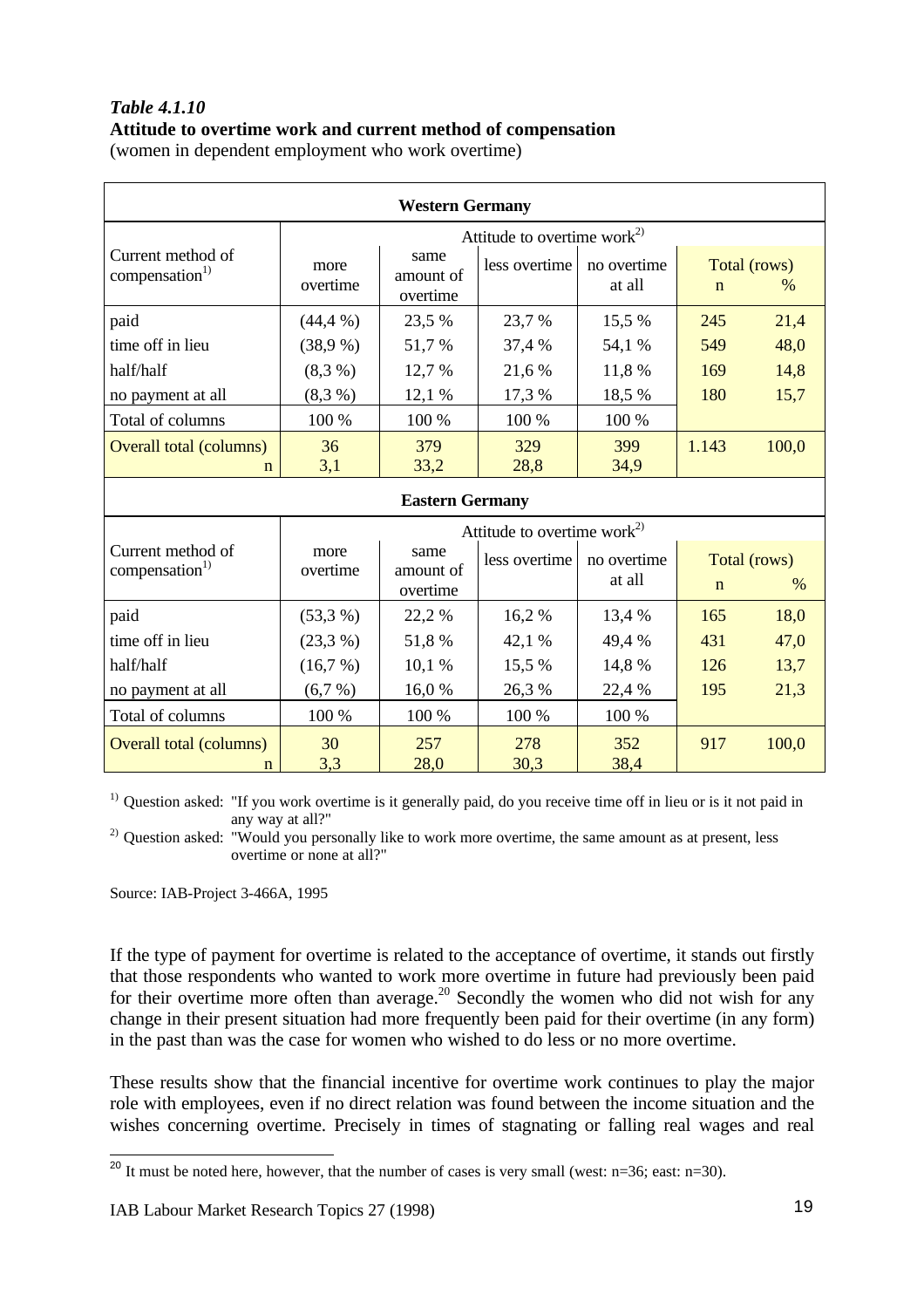income, this aspect should be of particular importance, as for many employees overtime work can then constitute a possibility to compensate for losses in income.

## **4.2 Position of working hours, and wishes**

- Chronological organisation of working hours -

### **Number of days worked per week**

If one first considers the number of days in a week that women's working time is spread over as a rough indicator of the flexibility of the position of working time, the following results are obtained *(cf. Table 4.2.1*): at the end of 1995 in western and eastern Germany alike full-time employment continued to be concentrated on a five-day week, and only relatively few women generally worked six days a week. A higher than average incidence of six-day weeks was found mainly in the health services, in the regional and local authorities/social insurance institutions<sup>21</sup> and in the commercial sector.

### *Table 4.2.1*

 $\overline{1}$ 

**Number of days worked per week** (women in dependent employment)

| Number of days worked | <b>Western Germany</b> |                    |                    | <b>Eastern Germany</b> |                    |                      |  |
|-----------------------|------------------------|--------------------|--------------------|------------------------|--------------------|----------------------|--|
| per week $^{1)}$      | <b>Total</b>           | <b>Part-time</b>   | <b>Full-time</b>   | <b>Total</b>           | <b>Part-time</b>   | <b>Full-time</b>     |  |
| 1 day                 | 1,0 %                  | 2,1 %              |                    | $0.2 \%$               | 1,0%               |                      |  |
| 2 days                | 4,5 %                  | 10,2 %             |                    | 0,2%                   | 0,7%               |                      |  |
| 3 days                | 5,7 %                  | 12,7 %             |                    | $1,1\%$                | 5,0%               |                      |  |
| 4 days                | 7,0 %                  | 13,2 %             | 2,0 %              | 2,9 %                  | 8,9%               | $1,1\%$              |  |
| 5 days                | 68,3%                  | 50,9 %             | 82,2 %             | 78,4 %                 | 66,6 %             | 82,0%                |  |
| 6 days                | 11,7 %                 | 7,3 %              | 15,3 %             | 15,9 %                 | 15,9%              | 15,9%                |  |
| Seasonal worker       | 1,8%                   | 3,5%               | 0.4%               | 1,3 %                  | 2,0%               | $1,1\%$              |  |
| Total                 | $100\%$<br>$n = 1.720$ | 100 %<br>$n = 763$ | 100 %<br>$n = 957$ | 100 %<br>$n = 1.305$   | 100 %<br>$n = 302$ | 100 %<br>$n = 1.003$ |  |
| Mean value (days)     | 4,8                    | 4,4                | 5,1                | 5,1                    | 5,0                | 5,1                  |  |

<sup>1)</sup> Question asked: "Over how many days in the week are your working hours spread?" Source: IAB-Project 3-466A, 1995

Unlike with full-time employment, which shows quite a uniform structure in western and eastern Germany as regards the working days, there are considerable differences to be found in part-time employment. Although the majority of women worked on five days of the week, whereas a part-time job spread over 6 weekdays was rather an exception in the west, it was the second most frequent answer in the east. The reason for this can mainly be seen in the longer working week of eastern German female part-timers (cf. section 4.1). Although the data does

<sup>&</sup>lt;sup>21</sup> The regional and local authorities includes all employees of federal, regional and local authorities, such as teachers at state-run schools, who make up 36% of this sector in western Germany and 11% in eastern Germany. By social insurance institutions only the **compulsory** social insurances are meant.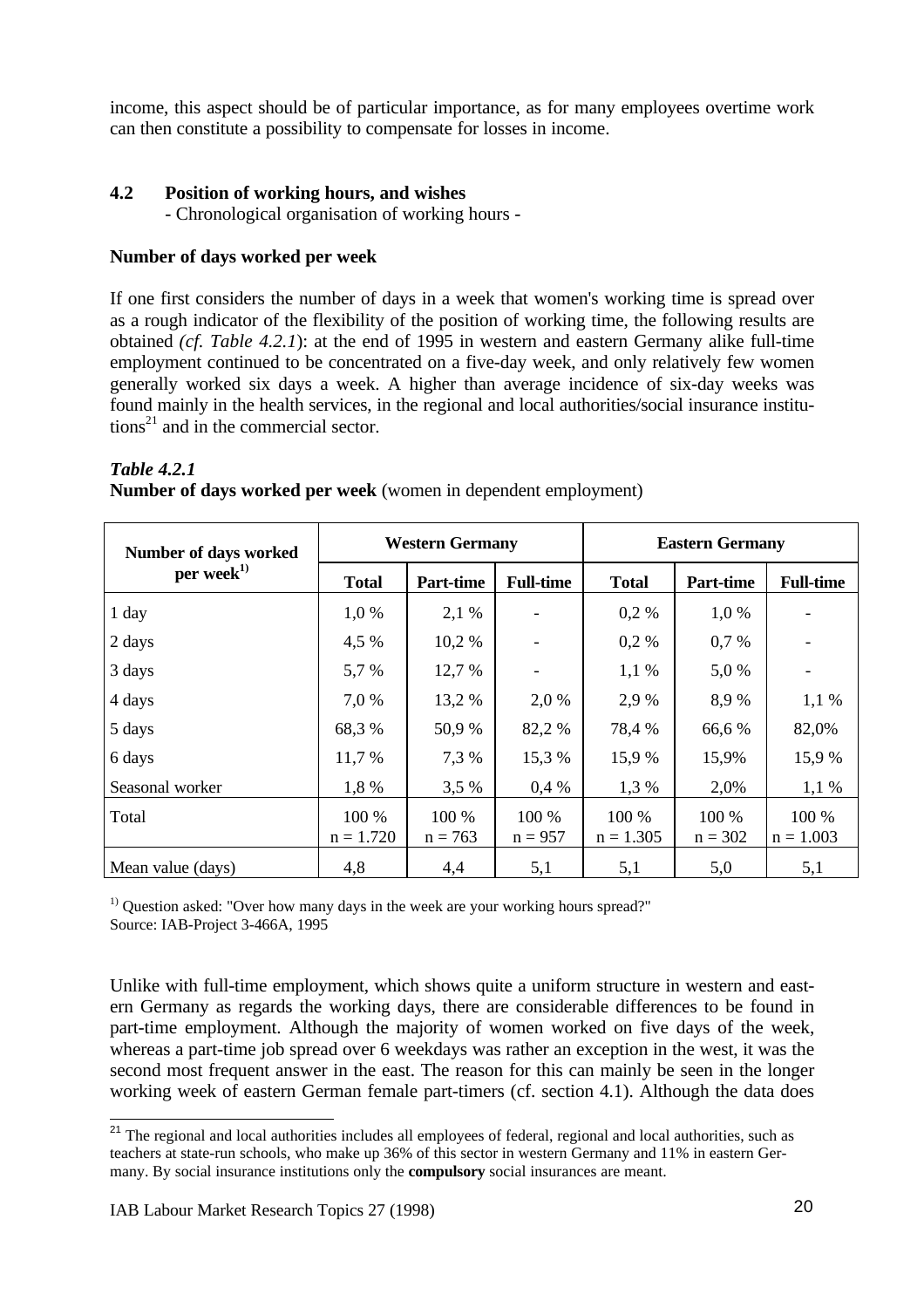not permit any statements about the daily working hours, it is conceivable that a working week on average 7 hours longer could also be distributed over more working days.

## **Saturday work**

Half of the German women in dependent employment never worked Saturdays at the end of 1995. A good third regularly also worked on Saturdays, i.e. either every weekend, three times a month or once or twice a month (*cf. Table 4.2.2*), and a further 15%-17% were only seldom affected by Saturday work. Whereas no differences were detectable between eastern German full-timers and part-timers with regard to Saturday work, in western Germany more full-timers than part-timers worked on Saturdays.

# *Table 4.2.2*

| <b>Frequency of</b>         | <b>Western Germany</b> |           |                  | <b>Eastern Germany</b> |           |                  |  |
|-----------------------------|------------------------|-----------|------------------|------------------------|-----------|------------------|--|
| Saturday work <sup>1)</sup> | <b>Total</b>           | Part-time | <b>Full-time</b> | <b>Total</b>           | Part-time | <b>Full-time</b> |  |
| every weekend               | 9,6 %                  | 7,6 %     | 11,2 %           | 7,8%                   | 7,4 %     | 8,0 %            |  |
| 3 times a month             | 5,0 %                  | 4,5 %     | 5,4 %            | 5,9%                   | 4,5 %     | 6,3 %            |  |
| once or twice a month       | 20,9 %                 | 20,1 %    | 21,5 %           | 21,0 %                 | 24,1 %    | 20,1 %           |  |
| only seldom in the year     | 14,5 %                 | 13,8 %    | 15,0 %           | 16,6 %                 | 13,8 %    | 17,4 %           |  |
| never                       | 50,1 %                 | 54,0 %    | 46,9 %           | 48,7 %                 | 50,2 %    | 48,2%            |  |
| Total                       | 100 %                  | 100 %     | $100\%$          | 100 %                  | $100\%$   | 100 %            |  |
|                             | $n = 1.798$            | $n = 798$ | $n = 1.000$      | $n = 1.370$            | $n = 311$ | $n = 1.029$      |  |

**Saturday work** (women in dependent employment)

<sup>1)</sup> Question asked: "How often do you also work on a Saturday?"

Source: IAB-Project 3-466A, 1995

As expected there was an above-average incidence of regular Saturday work in the commercial and health sectors in western and eastern Germany alike<sup>22</sup>, although at the same time a strong east-west difference can be observed (no table). In more than 90% of the cases, according to the information given by the respondents in the commercial sector, regular Saturday work was performed as part of the working hours typical for that particular industry (no table). In the health services the working hours regulations typical for this field become noticeable in the replies: just under two thirds of the women said that this was the usual working time for the industry and about a quarter (western Germany) and a third (eastern Germany) worked Satur days as part of shiftwork. The smaller proportion of female shiftworkers in western Germany can mainly be put down to the fact that more women worked Saturdays there at their own desire (5%) than was the case in eastern Germany (1%).

The Saturday rates in the manufacturing sector and the regional and local authorities/social insurance institutions as well as in educational establishments/publishing companies in eastern

<sup>&</sup>lt;sup>22</sup> Again only industries with n≥100 are interpreted. For this reason the hotel and catering trade is not mentioned in the text although the information certainly applies in general.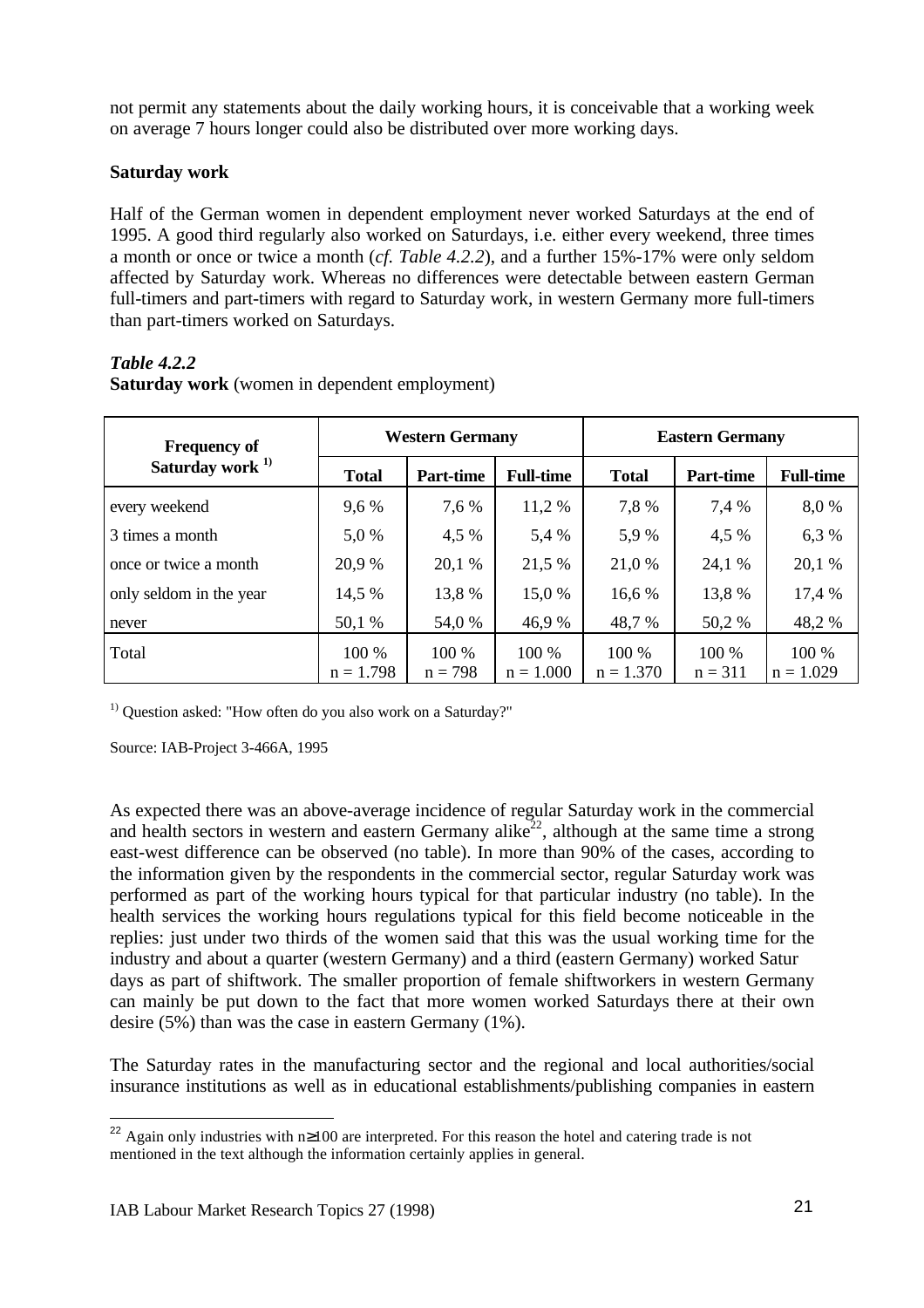Germany were well below the average for Saturday work. The Saturday work done regularly in these **industries** was therefore mainly done for other reasons: in addition to the working hours typical for the industry, in the manufacturing sector overtime (west: 26%/east: 35%) and shiftwork (west:  $11\%$ /east:  $27\%$ ) played an important role.<sup>23</sup>

# *Attitude to Saturday work, explanations and potential for voluntary Saturday work*

The attitudes to Saturday work among the women affected by it show some parallels with the replies given regarding overtime work, although it does not concern the same women. In both eastern and western Germany approximately one third of the women would prefer not to work Saturdays at all any more in the future, regardless of whether they worked full-time or parttime (*cf. Table 4.2.3*). In the other answers the attitudes of western German women in parttime employment differed clearly again from those of the other women. The former wished far more frequently for no change in their present situation in the future and consequently declared themselves less often to be in favour of a reduction in Saturday work.

| <b>Table 4.2.3</b>                                                                  |  |  |  |  |
|-------------------------------------------------------------------------------------|--|--|--|--|
| <b>Attitude to Saturday work</b> (women in dependent employment who work Saturdays) |  |  |  |  |

| <b>Attitude to</b>              | <b>Western Germany</b> |                    |                    | <b>Eastern Germany</b> |                    |                    |  |
|---------------------------------|------------------------|--------------------|--------------------|------------------------|--------------------|--------------------|--|
| Saturday work <sup>1)</sup>     | <b>Total</b>           | <b>Part-time</b>   | <b>Full-time</b>   | <b>Total</b>           | Part-time          | <b>Full-time</b>   |  |
| more Saturday work              | 2,2 %                  | 3,0 %              | 1,7%               | 1,3 %                  | 1,3 %              | 1,3 %              |  |
| same amount of Saturday<br>work | 40.9%                  | 46,0 %             | 37,4 %             | 35,7 %                 | 36,1 %             | 35,6 %             |  |
| less Saturday work              | 24,9 %                 | 18,1 %             | 29,6 %             | 27,3 %                 | 26,5 %             | 27,5 %             |  |
| no Saturday work at all         | 32,0 %                 | 32,9 %             | 31,3 %             | 35,7 %                 | 36,1 %             | 35,6 %             |  |
| Total                           | 100 %<br>$n = 895$     | 100 %<br>$n = 365$ | 100 %<br>$n = 530$ | 100 %<br>$n = 686$     | 100 %<br>$n = 155$ | 100 %<br>$n = 531$ |  |

<sup>1)</sup> Question asked: "Would you personally like to do more Saturday work, the same amount as at present, less Saturday work or none at all?"

Source: IAB-Project 3-466A, 1995

If again first of all the obvious connection between the frequency of Saturday work and the acceptance of it is examined, one can detect a significant, though weak (negative) connection (no table). The women who worked Saturday once or twice a month would most prefer to maintain their status quo, whereas those who worked Saturdays more frequently spoke out most clearly for a reduction. Women who were only seldom affected by Saturday work in the year rejected it completely most strongly. The reason for this can be seen in the type of Saturday work performed, which was far more rarely described as usual for the branch of industry than it was among the women who regularly worked Saturdays and was instead more frequently in the form of overtime work or was done for other reasons.

 $\overline{\phantom{a}}$ <sup>23</sup> The differences in the answers given between eastern and western Germany, which were considerable in some cases, should not be interpreted further here as it concerns only a very small number of cases.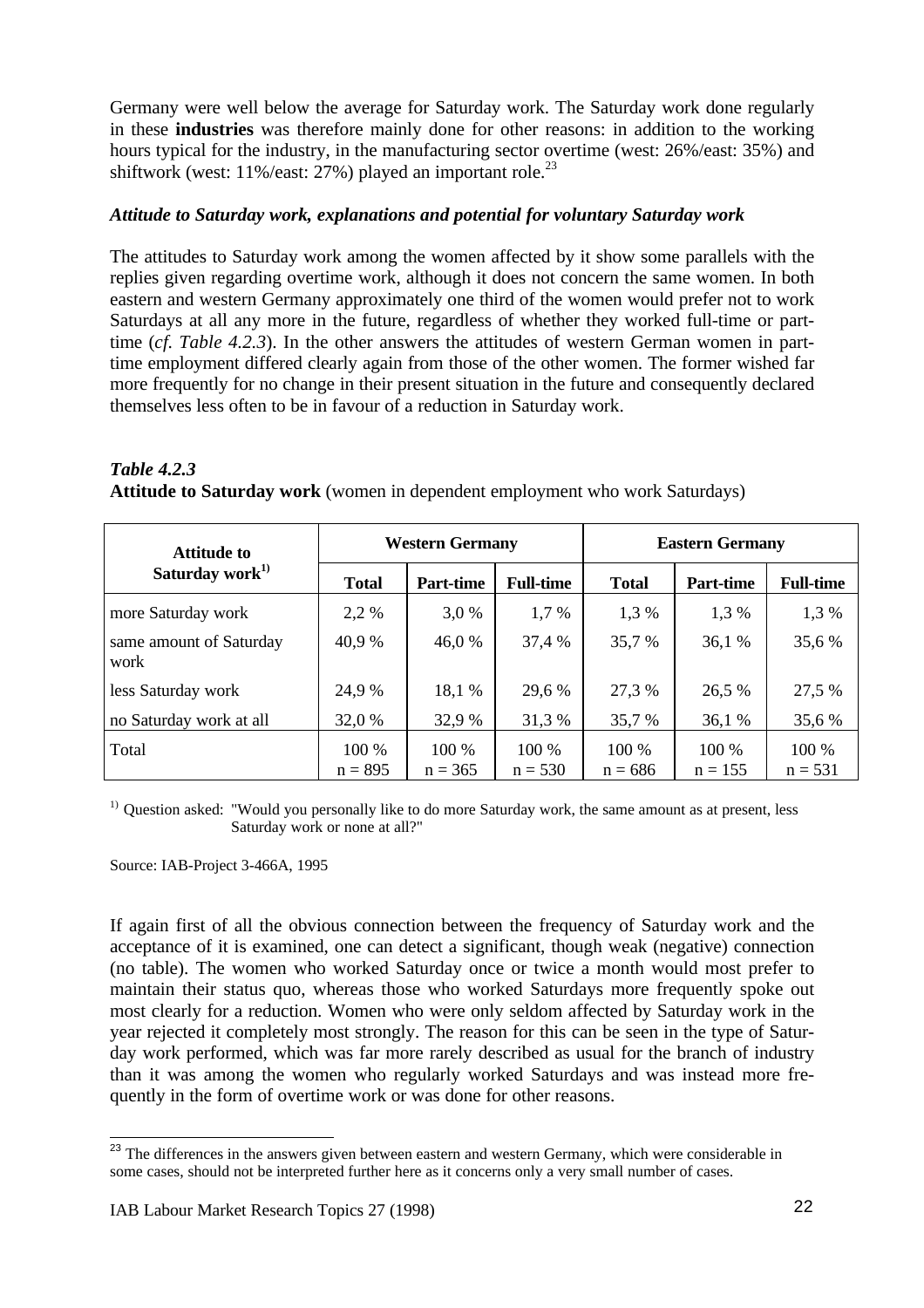How then do women who at the time of the survey **did not work on Saturdays** judge the option of receiving time off during the week in lieu of potential work on a Saturday?<sup>24</sup>

According to the results of our survey the overwhelming majority rejects this - even more so in western than in eastern Germany-, which can be attributed above all to the attitude of the women in part-time employment in western Germany. A mere 10% (west) and 16% (east) of the women could imagine making use of this possibility; between 5% (west) and 9% (east) had no definite opinion on this matter.

Those women who would be interested in working on Saturdays were at the time employed primarily in industries where Saturday work is rather unusual. The majority of them had fulltime jobs and no children under the age of 16 to look after, which is certain to have influenced their attitudes to a certain degree.

It can be concluded from these results that Saturday is only considered a working day among women who so far have had hardly any experience of Saturday work and whose typical working day has so far not enabled them to deal with certain things on a "normal" workday.

Although some women would be willing to give up their free Saturday in favour of another free day during the week, it must not be overlooked that the realisation of the unfulfilled wishes on both sides in west and east would result in a substantial drop in the amount of Saturday work performed by women. The drop would be roughly equally large in western and eastern Germany and among full-time and part-time workers. The rate of Saturday work would therefore fall from 50% to 39% in western Germany and from 51% to 41% in eastern Germany. All in all there is therefore - under the conditions taken as a basis here - no sign of an expansion of Saturday work on a voluntary basis among Germany's working women.

### **Sunday work**

As shown in *Table 4.2.4,* the overwhelming majority of women reported that they never worked on a Sunday. Thus Sunday work - which is in principle prohibited in spite of extended exemption provisions - continues to play a more secondary role compared with overtime work and Saturday work. In comparison with previous years, however, it is nevertheless possible to detect a slight increase (Bauer et al. 1996, p. 108). Also the statement "almost all the employees (95% in both western and eastern Germany) who regularly work Sundays also regularly work Saturdays (...). In virtually all cases the employees therefore lose their free weekend by working on Sundays" (Bauer et al. 1996, p. 108) applies without reservation to the women in our survey.

<sup>&</sup>lt;sup>24</sup> Question asked: "If you had the choice of working on Saturdays and receiving time off accordingly during the week, would you then like to work on Saturdays?" The question was asked of all women who said they never worked Saturdays at present. Other incentives for Saturday work are of course also conceivable, e.g. financial incentives, these were not asked about, however.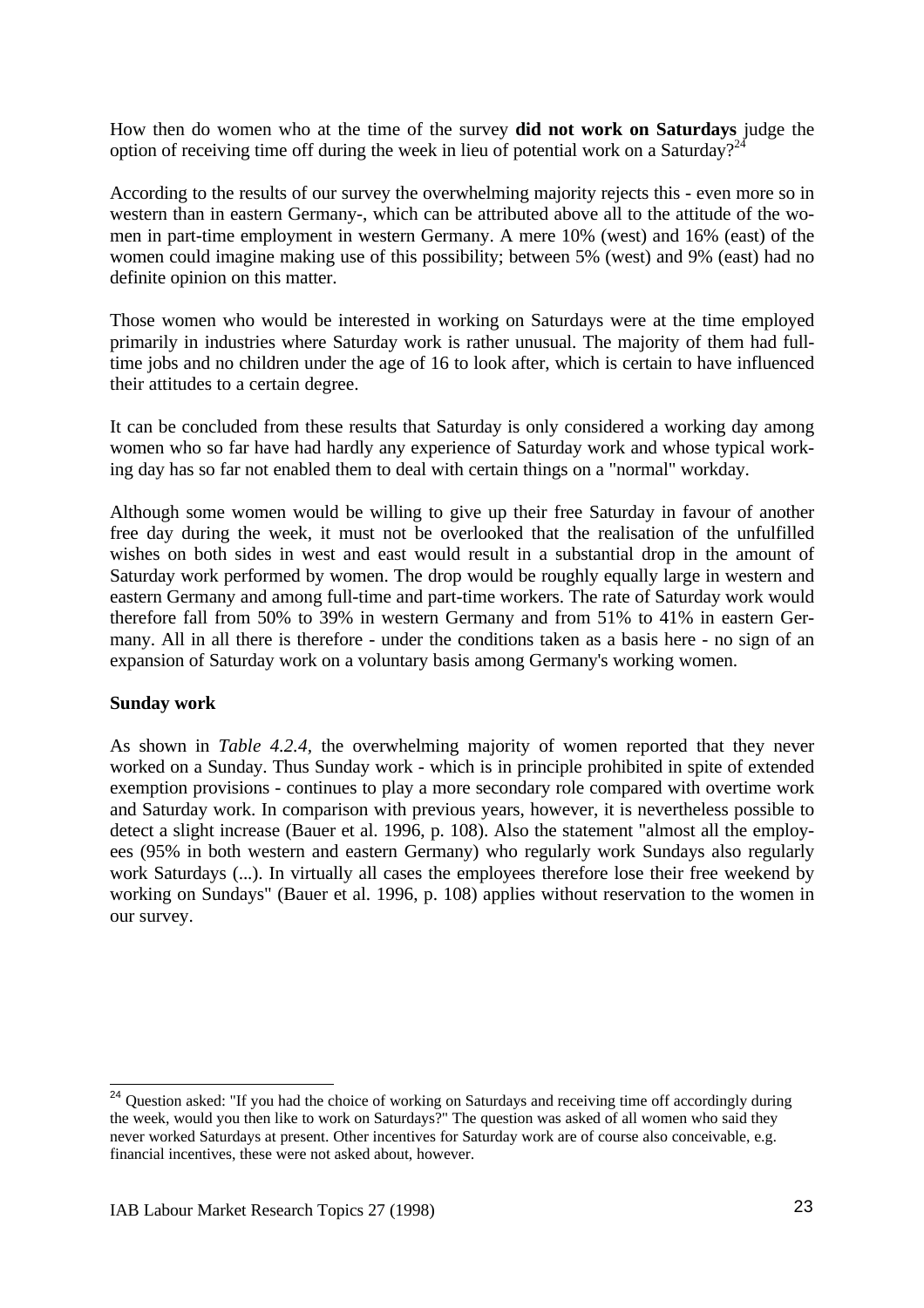# *Table 4.2.4* **Sunday work** (women in dependent employment)

| <b>Frequency of</b>       | <b>Western Germany</b> |                  |                  | <b>Eastern Germany</b> |                  |                  |  |
|---------------------------|------------------------|------------------|------------------|------------------------|------------------|------------------|--|
| Sunday work <sup>1)</sup> | <b>Total</b>           | <b>Part-time</b> | <b>Full-time</b> | <b>Total</b>           | <b>Part-time</b> | <b>Full-time</b> |  |
| every weekend             | 2,3 %                  | 1,8 %            | 2,8 %            | 2,1 %                  | 1,6 %            | 2,2 %            |  |
| 3 times a month           | 2,8%                   | 2,0 %            | 3,5 %            | 3,7 %                  | 1,3 %            | 4,4 %            |  |
| once or twice a month     | 11,2 %                 | 10,5 %           | 11,7 %           | 11,1%                  | 7,4 %            | 12,3 %           |  |
| only seldom in the year   | 10,1%                  | 7.9 %            | 11,8 %           | 8,6 %                  | 9,6 %            | 8,3%             |  |
| never                     | 73,6 %                 | 77,8 %           | 70,2 %           | 74,5 %                 | 80,1 %           | 72,8 %           |  |
| Total                     | 100 %                  | 100 %            | 100 %            | 100 %                  | 100 %            | 100 %            |  |
|                           | $n = 1.797$            | $n = 798$        | $n = 999$        | $n = 1.338$            | $n = 311$        | $n = 1.027$      |  |

<sup>1)</sup> Ouestion asked: "How often do you also work on a Sunday?"

Source: IAB-Project 3-466A, 1995

As expected a higher than average incidence of regular Sunday work<sup>25</sup> could be found in the health services (no table), where it was performed predominantly as part of the working hours usual for that industry, but also in the form of shiftwork. There was virtually no regular Sunday work in Germany in the manufacturing industry and the commercial sector. All in all a good 50% of the cases of Sunday work were hours of work usual for the particular industry. Shiftwork constituted 19% of all the reasons given in eastern Germany and 13% in western Germany, and 15% (west) and 10% (east) of the women who worked on Sundays were doing overtime. The number of women who worked Sundays at their own desire as part of a flexible working time regulation is as low as it is for Saturday work. 9% of the working women in western Germany gave this reply and 6% in eastern Germany.

# *Attitude to Sunday work, explanations and potential for voluntary Sunday work*

On the whole the opinions found concerning Sunday work among the women affected by it were very similar to those seen for overtime and Saturday work (cf. *Table 4.2.5*). It met with complete rejection in (only) a good third of women. A quarter of those who worked Sundays wished to do so less frequently, and more than a third did not seek any change in their present situations. It is striking that hardly any of the women wished for an expansion of Sunday work.

As was the case with overtime and Saturday work, western German women in part-time employment were also more positively disposed towards Sunday work than all other women. Thus here, too, the present volume of employment plays a key role for the attitude towards Sunday work. In accordance with the findings on Saturday work, the acceptance of Sunday work also turns out to be dependent on its frequency for western Germany (no table). Accord

 $\overline{a}$ <sup>25</sup> The following observations are once again restricted to branches of industry with n  $\sqrt{0}$  100. The hotel and catering trade as well as agriculture and forestry with a high proportion of Sunday work therefore once again remain unmentioned.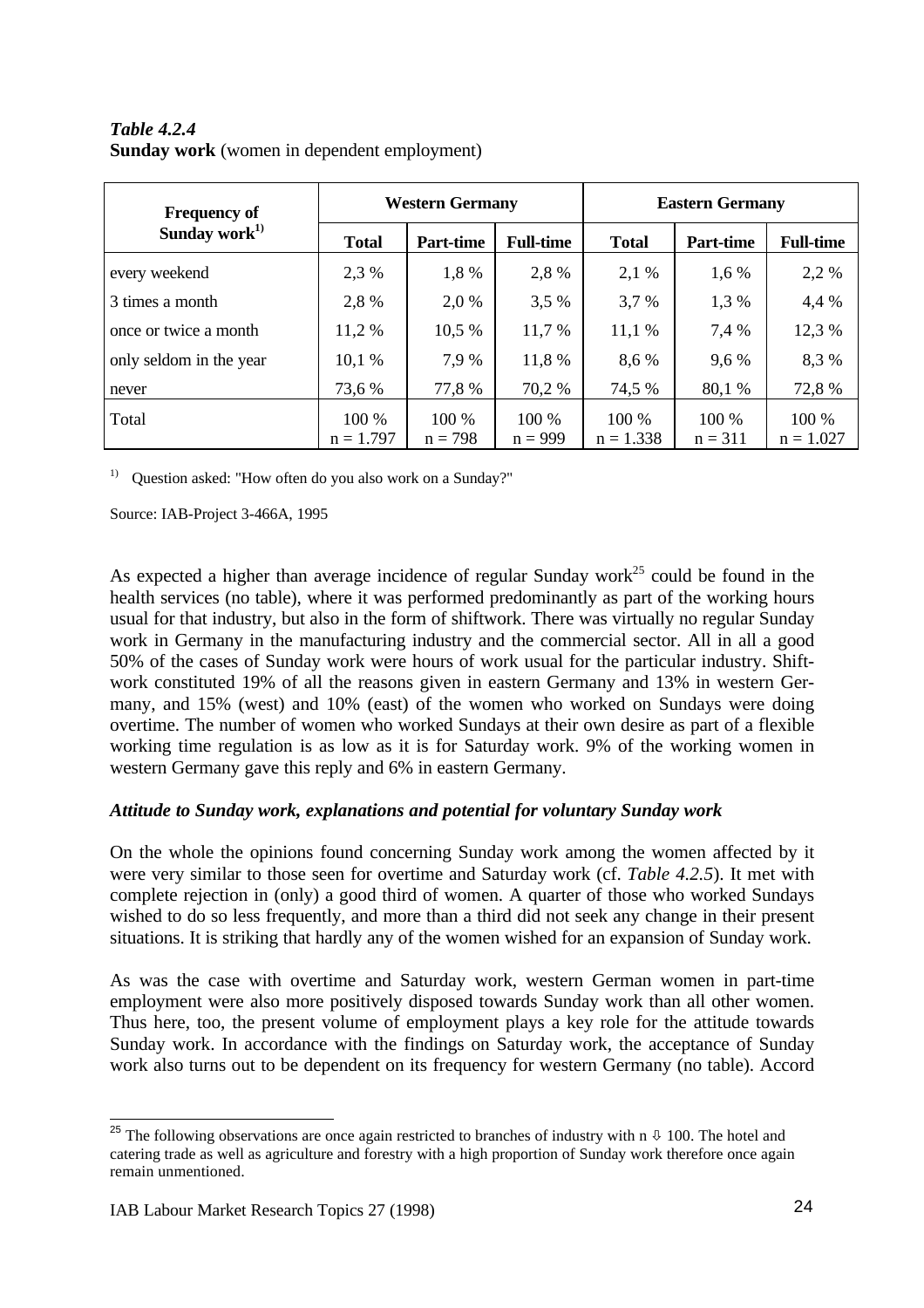ing to this, women who worked Sunday once or twice a month would most prefer to continue doing so just as frequently as previously. Women who worked almost every Sunday would most like to reduce this, and those who worked Sundays only seldom in the year would prefer to give this up altogether - as would those who worked every Sunday. Such clear statements are, however, not possible for eastern Germany. There only the women who worked Sundays only rarely in a year differed clearly from all the others. Almost two thirds of this group rejected Sunday work completely. The reasons for this - as in the case of Saturday work - are as follows: whereas regular Sunday work is based on working hours typical for an industry or on shiftwork, in the case of Sunday work performed more seldom, the main reasons were overtime and other reasons not related to the branch of industry.

### *Table 4.2.5* **Attitude to Sunday work** (women in dependent employment who work Sundays)

| <b>Attitude to</b>         |              | <b>Western Germany</b> |                  | <b>Eastern Germany</b> |           |                  |  |
|----------------------------|--------------|------------------------|------------------|------------------------|-----------|------------------|--|
| Sunday work $^{1)}$        | <b>Total</b> | <b>Part-time</b>       | <b>Full-time</b> | <b>Total</b>           | Part-time | <b>Full-time</b> |  |
| more Sunday work           | 1.5 %        | 2.3 %                  | 1,0 %            | 0.9%                   |           | $1,1\%$          |  |
| same amount of Sunday work | 35,9 %       | 43,2 %                 | 31,5 %           | 37,7 %                 | 35,0 %    | 38,2 %           |  |
| less Sunday work           | 26,7 %       | 22,2 %                 | 29,5 %           | 23,8%                  | 23,3 %    | 23,9 %           |  |
| no Sunday work at all      | 35,9 %       | 32,4 %                 | 38,0 %           | 37,7 %                 | 41,7 %    | 36,8%            |  |
| Total                      | 100 %        | 100 %                  | $100\%$          | $100\%$                | 100 %     | 100 %            |  |
|                            | $n = 468$    | $n = 176$              | $n = 292$        | $n = 332$              | $n = 60$  | $n = 272$        |  |

<sup>1)</sup> Question asked: "Would you personally like to do more Sunday work, the same amount as at present, less Sunday work or none at all?"

Source: IAB-Project 3-466A, 1995

As already mentioned, more than 90% of the women who regularly did Sunday work also regularly worked on Saturdays. If this group's wishes regarding Saturday **and** Sunday work are looked at more closely, it can be seen that the wishes are identical for both days among most of the respondents (77% west, 87% east). About a fifth of eastern and western German women would most like to work neither Saturday nor Sunday in future. Virtually the same number of women in east and west would like to reduce Saturday and Sunday work and 36% (west) and 41% (east) of the women did not desire any change to their status quo.

As was done the issue of Saturday work, women who **never worked Sundays** were also asked about whether they would make use of the possibility of receiving another weekday off work in exchange for Sunday work. From the replies to this question it is clear that Sunday work enjoys even less popularity than Saturday work. The overwhelming majority of women rejected this possibility clearly, between 4% (west) and 5% (east) were undecided and only 5% (west) and 7% (east) would make use of this option. Western German women working parttime were again the most critical of Sunday work.

If one now calculates once again the proportion of women who would work Sundays if all wishes (for change) were taken into account, then the amount of Sunday work done by women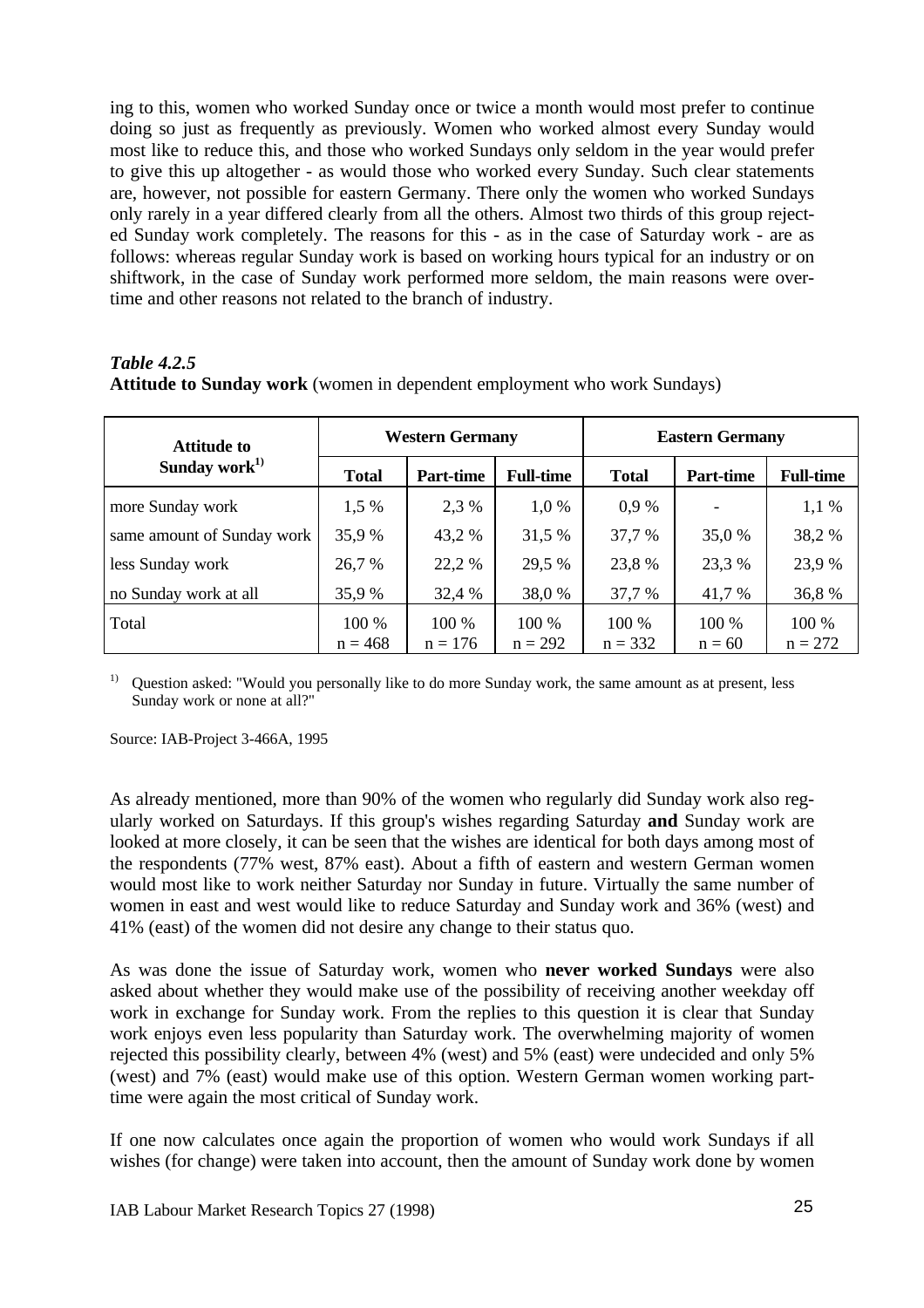would also decline on the whole in western and eastern Germany. In western Germany, where at the end of 1995 the figure was  $26\%^{26}$ , it would drop to 20%; in eastern Germany the decline would be somewhat weaker, falling by 4 percentage points to 21%. Western German women in full-time employment, who worked Sundays most frequently, would most like to reduce this (-7 percentage points) and therefore level off at the desired level of the eastern German comparison group. There was also considerable agreement among part-timers in western and eastern Germany with regard to the Sunday work desired. They would work Sundays even more seldom than their full-time counterparts, with 17% (east) and 18% (west).

### **4.3 Distribution and variability of working hours**

**-** Chronometrical and chronological organisation of working hours -

### **Organisation of working hours**

The answers to the question as to how working time is currently organised - with regard to the number of days worked, the days of the week worked, the duration and position - show on the whole a greater flexibility of part-time work compared with full-time work *(cf. Table 4.3.1)*.<sup>27</sup> Thus a quarter to a third of the female part-timers in western Germany reported for all the points given that they could arrange their working hours flexibly, whereas the full-timers only had any scope worth mentioning with regard to position and duration.<sup>28</sup> Differences can, however, also be seen between part-time workers in east and west. In principle it can, however, be assumed that it is easier and thus more common to organise flexibly a smaller volume of work in the form of a part-time job than is the case with a full-time job. Consequently the more flexible organisation of working hours of western German part-timers compared with eastern German part-timers with regard to the number of days and the days of the week worked is probably also primarily due to the smaller weekly work quota of western German part-timers.

 $\overline{1}$ 

<sup>&</sup>lt;sup>26</sup> Here all women who worked Sundays were taken into account, thus including those who only did so seldom in the year.

It is not possible to determine here whether this flexible organisation of working hours originated from the employee-side or from the side of the employers. Therefore both are fundamentally possible.

The latter can probably be put down mainly to the flexitime regulations in place in many enterprises.

According to ISO 1995 this possibility is enjoyed by 26% (west) and 21% (east) of female employees (cf. Bauer et al. 1996, p. 143).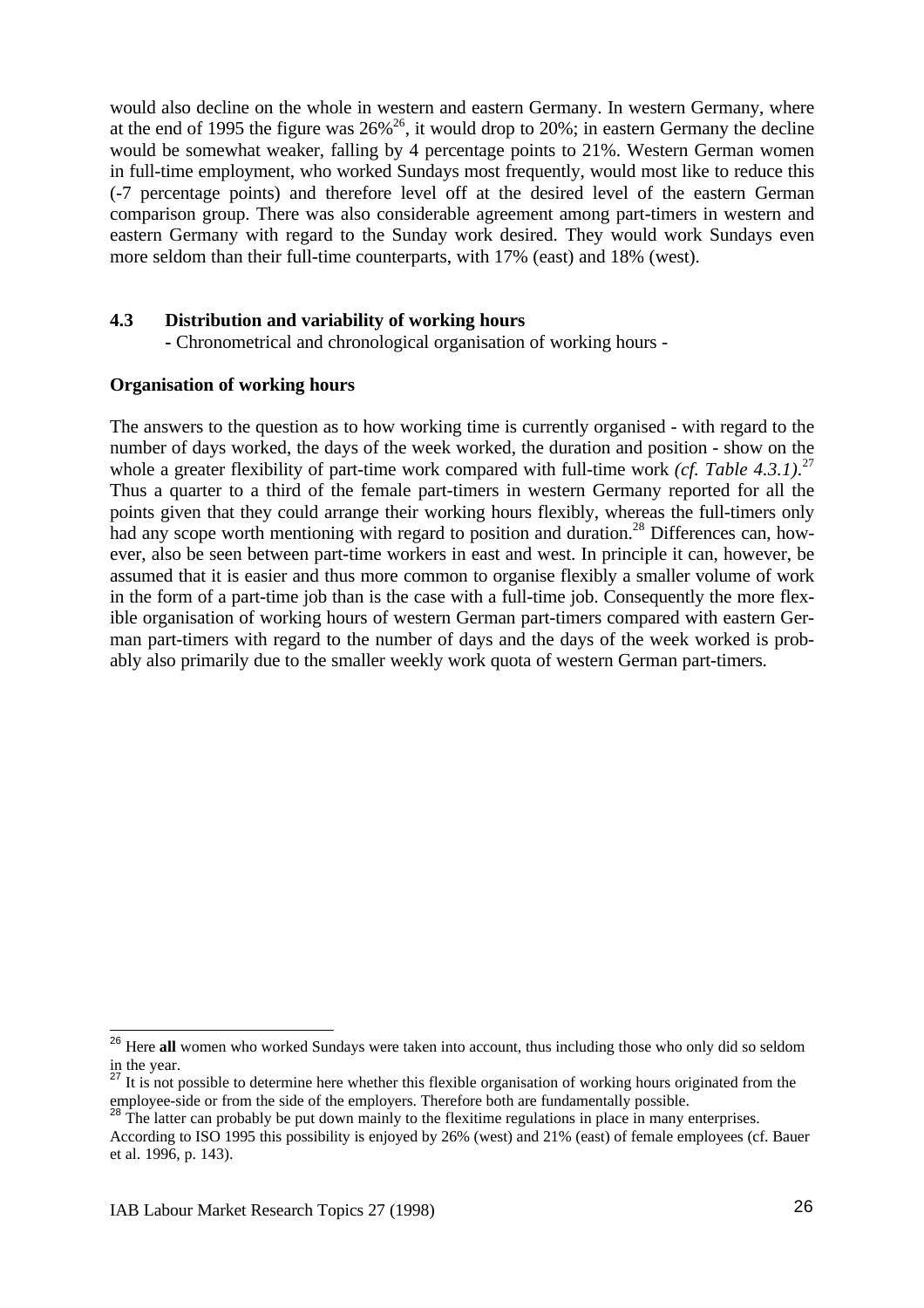# *Table 4.3.1* **Organisation of working hours** (women in dependent employment)

| <b>Present organisation</b>                             |                      | <b>Western Germany</b> |                    | <b>Eastern Germany</b> |                    |                      |  |
|---------------------------------------------------------|----------------------|------------------------|--------------------|------------------------|--------------------|----------------------|--|
| of working hours $^{1)}$                                | <b>Total</b>         | Part-time              | <b>Full-time</b>   | <b>Total</b>           | <b>Part-time</b>   | <b>Full-time</b>     |  |
| No. of days worked/week                                 | 15,6 %               | 24,1 %                 | 9,0%               | 8,6 %                  | 13,6 %             | 7,1 %                |  |
| Days of week worked (e.g.<br>Mon, Tue)                  | 20,7 %               | 32,3 %                 | 11,8 %             | 11,6 %                 | 17,5 %             | 9,7%                 |  |
| Duration of working time in<br>hours (e.g. 4 hours/day) | 26,4 %               | 30,7 %                 | 23,0 %             | 18,7 %                 | 22,8 %             | 17,4 %               |  |
| Time of day worked (e.g.<br>mornings)                   | 24,9 %               | 31,8 %                 | 19,4 %             | 24,1 %                 | 31,9 %             | 21,7 %               |  |
| <b>Degree of flexibility</b>                            |                      |                        |                    |                        |                    |                      |  |
| high $(3 - 4$ items variable)                           | 12,6 %               | 19,6 %                 | 7,2 %              | 7,3 %                  | 11,6 %             | 6,0%                 |  |
| medium $(1 - 2$ items variable)                         | 22,5 %               | 23,2 %                 | 22,0 %             | 21,2 %                 | 23,1 %             | 20,6 %               |  |
| no flexibility                                          | 64,8%                | 57,2 %                 | 70,7%              | 71,6 %                 | 65,5 %             | 73,4 %               |  |
| Total                                                   | 100 %<br>$n = 1.722$ | 100 %<br>$n = 960$     | 100 %<br>$n = 762$ | 100 %<br>$n = 1.308$   | 100 %<br>$n = 304$ | 100 %<br>$n = 1.004$ |  |
| Mean value (number of items)                            | 0,785                | 1,059                  | 0,567              | 0,539                  | 0,747              | 0,476                |  |

<sup>1)</sup> Question asked: "How is your working time organised at present? Is your working time currently more fixed or can it be decided flexibly? Please tell me for each aspect on this list whether your working time is fixed or flexible in this respect." The figures show the percentage of women who said their working time was flexible.

Source: IAB-Project 3-466A, 1995

All in all it can be concluded from this that the desired individually arrangeable working hours in full-time jobs in which women work was still not very widespread in 1995. Part-time work seemed - mainly owing to the reduced number of hours - to be somewhat closer to this goal, but here, too, many wishes still remain unfulfilled as is shown in the following section.

### **Individual options for organising working hours, and their prospects**

The replies to the question "would you like to have more flexibility in your working hours in your present employment relationship and your current domestic situation?" portray the actual situation at the workplace described earlier in a virtually complementary form (*cf. Table 4.3.2*): women in full-time employment whose working hours are currently the least variable have the greatest wishes for more flexibility. Women in part-time work - with comparably flexibly organised working hours - are accordingly more restrained in their wishes for more flexibility.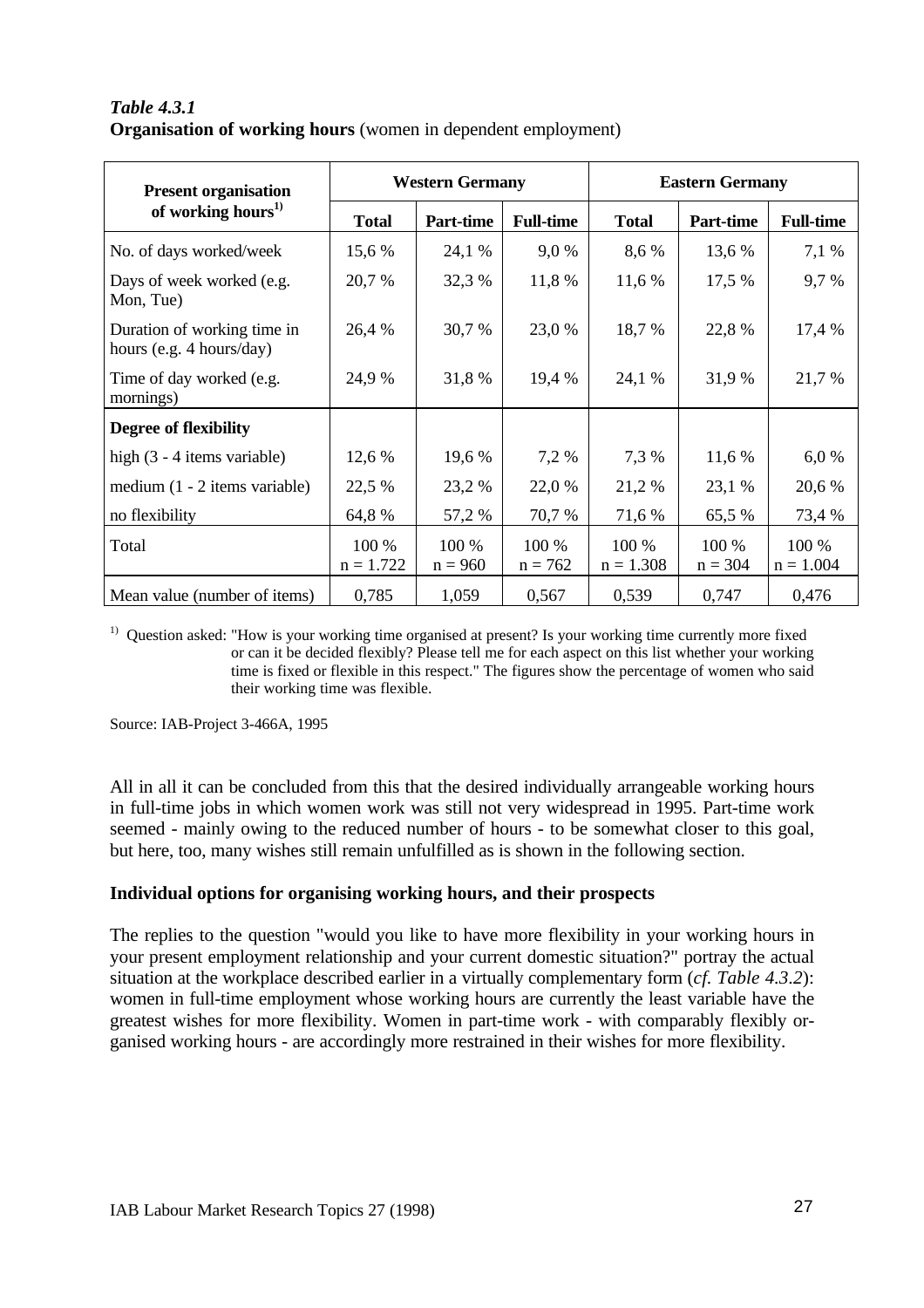| Wish for more                              | <b>Western Germany</b> |           |                  | <b>Eastern Germany</b> |                  |                  |  |
|--------------------------------------------|------------------------|-----------|------------------|------------------------|------------------|------------------|--|
| flexibility in working hours <sup>1)</sup> | <b>Total</b>           | Part-time | <b>Full-time</b> | <b>Total</b>           | <b>Part-time</b> | <b>Full-time</b> |  |
| yes                                        | 29,1 %                 | 16,5%     | 39,0 %           | 29,4 %                 | 21,4 %           | 31,9 %           |  |
| no                                         | 70,9 %                 | 83,5 %    | 61,0 %           | 70,6 %                 | 78,6 %           | 68,1 %           |  |
| Total                                      | 100 %                  | 100 %     | 100 %            | 100 %                  | 100 %            | 100 %            |  |
|                                            | $n = 1.727$            | $n = 764$ | $n = 963$        | $n = 1.311$            | $n = 304$        | $n = 1.007$      |  |

## *Table 4.3.2* **Wish for more flexibility in working hours** (women in dependent employment)

<sup>1)</sup> Question asked: "Would you wish for more flexibility in your working hours in your present employment relationship and your present domestic situation?"

Source: IAB-Project 3-466A, 1995

After this general question the women who said they wished for more flexibility were asked about the concrete forms of working hours they would like to take advantage of (*cf. Table 4.3.3*). As the preference for certain forms of working time is not least a question of the current employment volume, such as part-time rotating shifts, in the following the results are broken down according to full-time and part-time employees. First of all, however, what all the women have in common is that flexitime heads their list of preferences. In addition to this there is a generally high degree of agreement in the answers of **women in part-time employment** in western and eastern Germany: in addition to flexible working hours a good quarter of the women would like to work part-time rotating shifts or would like to have days off that can be spread out throughout the year. One fifth each declared themselves to be in favour of a reduction of the working week, the possibility to take up entitlement to leisure time in block-form, and leaves of absence. In addition a further fifth of western German part-timers would like to share a job with another person, whereas this form of working time received little attention in eastern Germany.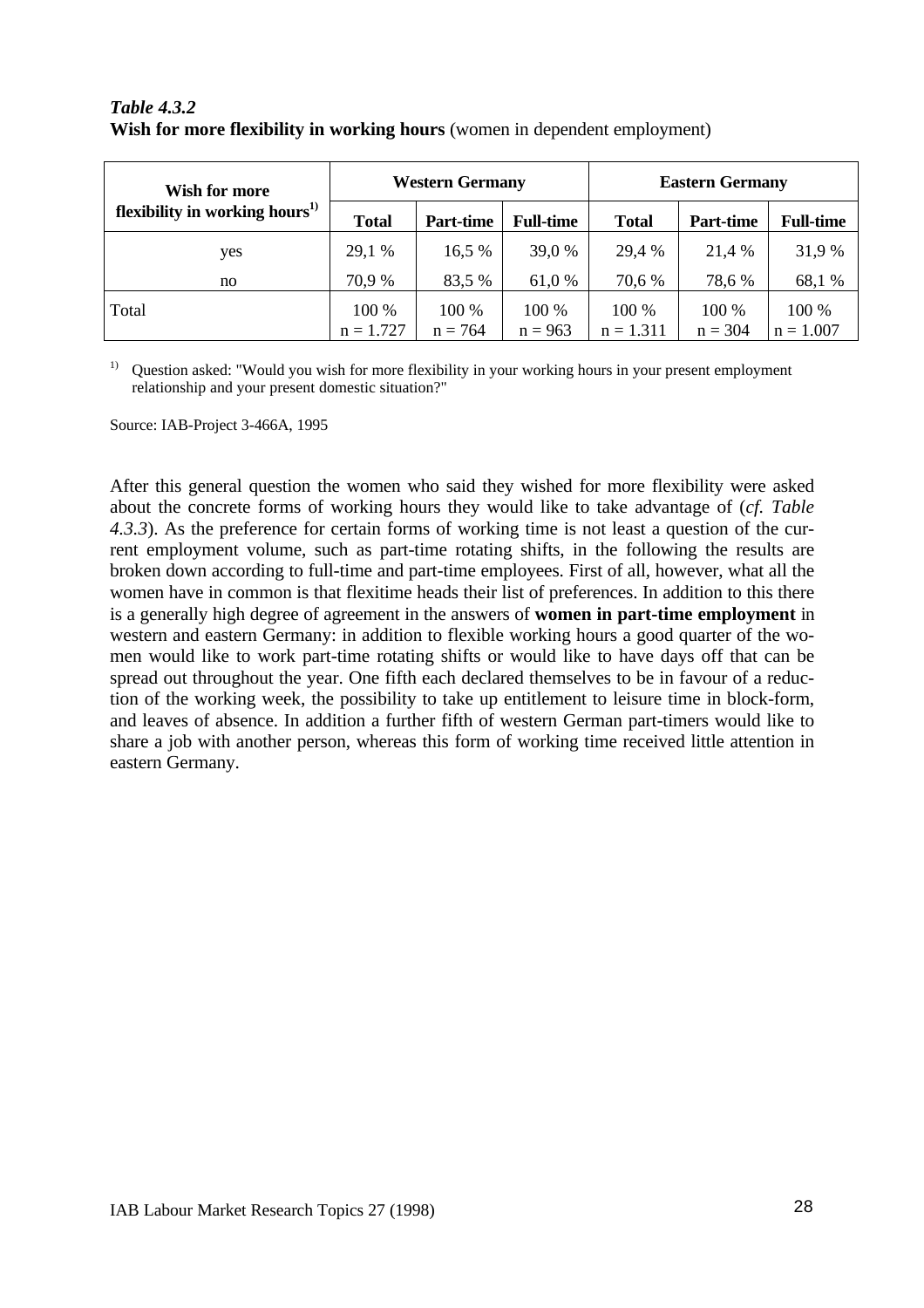### *Table 4.3.3* **Desired forms of working hours**

(women in dependent employment who wish for more flexibility of working hours)

| <b>Desired forms</b>                                                              |              | <b>Western Germany</b> |                  | <b>Eastern Germany</b> |           |                  |  |  |  |
|-----------------------------------------------------------------------------------|--------------|------------------------|------------------|------------------------|-----------|------------------|--|--|--|
| of working hours <sup>1)</sup>                                                    | <b>Total</b> | Part-time              | <b>Full-time</b> | <b>Total</b>           | Part-time | <b>Full-time</b> |  |  |  |
| Flexitime                                                                         | 56 %         | 53 %                   | 57 %             | 66 %                   | 48 %      | 70 %             |  |  |  |
| Part-time rotating shift system<br>(mornings/afternoons)                          | 16 %         | 27 %                   | 13 %             | 11 %                   | 28 %      | 8 %              |  |  |  |
| Reduction of the working day<br>(e.g. 6 hours per day)                            | 19 %         | 10 %                   | 23 %             | 21 %                   | 14 %      | 22 %             |  |  |  |
| Reduction of the working week<br>(e.g. 4 days)                                    | 28 %         | 20 %                   | 30 %             | 15 %                   | 20 %      | 14 %             |  |  |  |
| Reduction of the annual working<br>time (e.g. 8 months)                           | 11 %         | 6 %                    | 12 %             | 6 %                    | 6 %       | 5 %              |  |  |  |
| Days off that can be taken<br>throughout the year                                 | 33 %         | 26 %                   | 35 %             | 34 %                   | 30 %      | 35 %             |  |  |  |
| Combining of entitlement to time<br>off into longer blocks                        | 25 %         | 22 %                   | 26 %             | 22 %                   | 19 %      | 22 %             |  |  |  |
| Jobsharing (e.g. two people share<br>one job)                                     | 15 %         | 21 %                   | 12 %             | 5 %                    | 6 %       | 5 %              |  |  |  |
| Sabbaticals (temporary periods<br>away from employment)                           | $8\ \%$      | 8 %                    | 8 %              | 4 %                    | 2 %       | 4 %              |  |  |  |
| Leaves of absence (e.g. for<br>parents or for the purpose of<br>further training) | 16%          | 18 %                   | 16%              | 14 %                   | 20 %      | 13 %             |  |  |  |
| Other                                                                             | 3 %          | 5 %                    | $2 \ \%$         | 3 %                    | 3 %       | 3 %              |  |  |  |
| Total (number of cases)                                                           | $n = 498$    | $n = 124$              | $n = 374$        | $n = 385$              | $n = 64$  | $n = 321$        |  |  |  |
| Preferred forms of working hours <sup>2)</sup>                                    |              |                        |                  |                        |           |                  |  |  |  |
| Flexitime                                                                         | 40 %         | 35 %                   | 42 %             | 48 %                   | 31 %      | 51 %             |  |  |  |
| Part-time rotating shifts                                                         |              | 17 %                   |                  |                        | 17 %      |                  |  |  |  |
| Reduction of working day                                                          |              |                        |                  | 13 %                   | 13 %      | 13 %             |  |  |  |
| Reduction of working week                                                         | 13 %         | 14 %                   | 13 %             |                        |           |                  |  |  |  |
| Days off in the year                                                              |              |                        | 10 %             |                        | 13 %      |                  |  |  |  |
| Jobsharing                                                                        |              | 13 %                   |                  |                        |           |                  |  |  |  |

<sup>1)</sup> Question asked: "Which of the forms of working hours on this list would you like to take advantage of?" (more than one answer possible)

<sup>2)</sup> Question asked: "Which forms of working hours would you most like to take advantage of at present?" Only answers with a share of  $\geq 10$  % are shown.

Source: IAB-Project 3-466A, 1995

Among the **women full-timers** especially in eastern Germany, flexitime was also at the top of the list of preferences. A good third of the women in both eastern and western Germany would also like to have days off that can be spread out throughout the year. Just under another third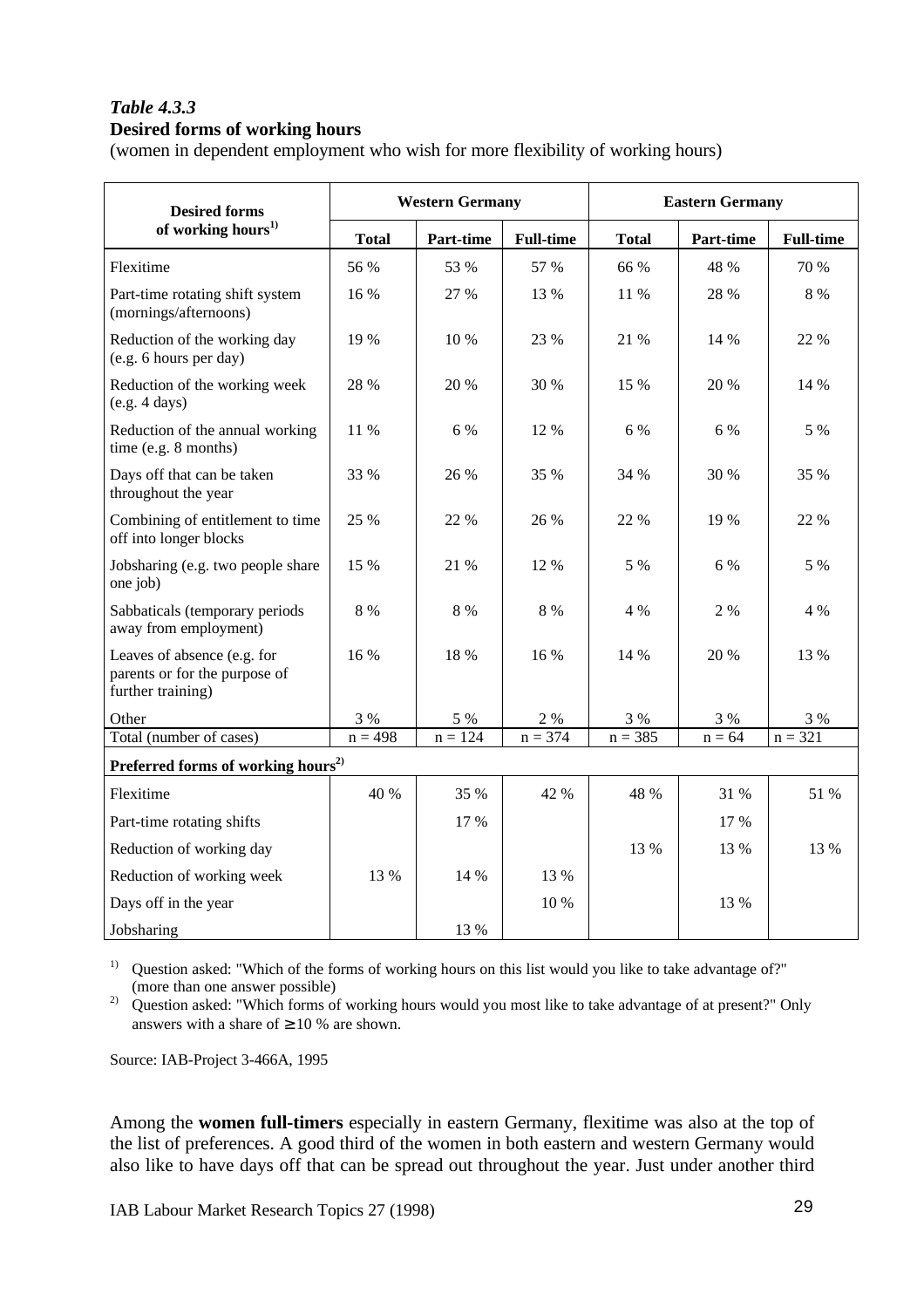of western German full-timers stated that they were in favour of a reduction of the working week; that is more than twice as many as in the eastern German comparison group. The combining of entitlements to time off into longer blocks of leisure time was placed third in the list of answers, followed by a reduction of the working day and the desire for leaves of absence.

All in all the wishes regarding the organisation of working hours of women in full- and parttime employment in western and eastern Germany demonstrate a number of agreements, but also some differences, e.g. in the degree of importance of the individual options. This becomes clearer when one looks at the answers given most frequently concerning the **form of working time** that the women would **most prefer** to take advantage of (*cf. Table 4.3.3*). For most of the respondents flexitime remained the most important form of increased flexibility in working hours. Among part-timers this was then followed with a clear interval by part-time rotating shifts. After that the opinions in west and east diverged. Thus 13% of the women working part-time in western Germany declared themselves to be in favour of jobsharing, whereas just as many part-timers in eastern Germany preferred (more) days off per year. A further east-west difference comes to light in the case of reductions of working hours. For eastern German women a reduction in the daily hours of work was more important - probably because of their altogether longer working hours -, whereas western German women favoured a reduction in the working week. These answers reflect firstly that the reduction of working hours is more advanced in western than in eastern Germany. Secondly, owing to the different preferences one may also assume there to be a different usage of time, such as family work vs. organisation of leisure time. The latter could also apply to the western German women working full-time, 80% of whom had no children under the age of 16, and who considered (more) days off per year to be the most important (10%).

### **5 Summary**

In the first part of this report the employment situation of women at the end of 1995 was compared with their employment wishes. It became clear that under favourable labour market conditions considerably more women would be working than was the case at the given point in time. Seen from an east-west point of view it could be seen that the labour participation and also the volume of employment of eastern German women is still clearly higher than that of women in western Germany. As a result of different employment trends this difference would remain in place and would even increase if all the employment wishes could be put into effect.

In the second part the working hours and wishes regarding working hours of working women were shown. With regard to the expansion of part-time work, which is desirable from a labour market policy point of view, the analysis of the part-time potential of women in full-time employment resulted in the following: firstly the willingness to do more part-time work has fallen considerably compared with previous years. Secondly for many women an intention to switch to part-time work is linked with certain job requirements being met. In addition to qualitative and sectoral aspects, one of these requirements is the desired duration of working time - almost all women would like to work more than half a day. This development towards longer hours of work is also noticeable in part-timers, a not inconsiderable proportion of whom would even prefer to work full-time. With regard to the duration of working time desired and that actually offered, it is thus possible to speak of considerable "mismatch" problems on the labour market. The socio-economic basic conditions of part-time work were also examined briefly. Part-time work proved once again to be a form of working time which at present is or has to be backed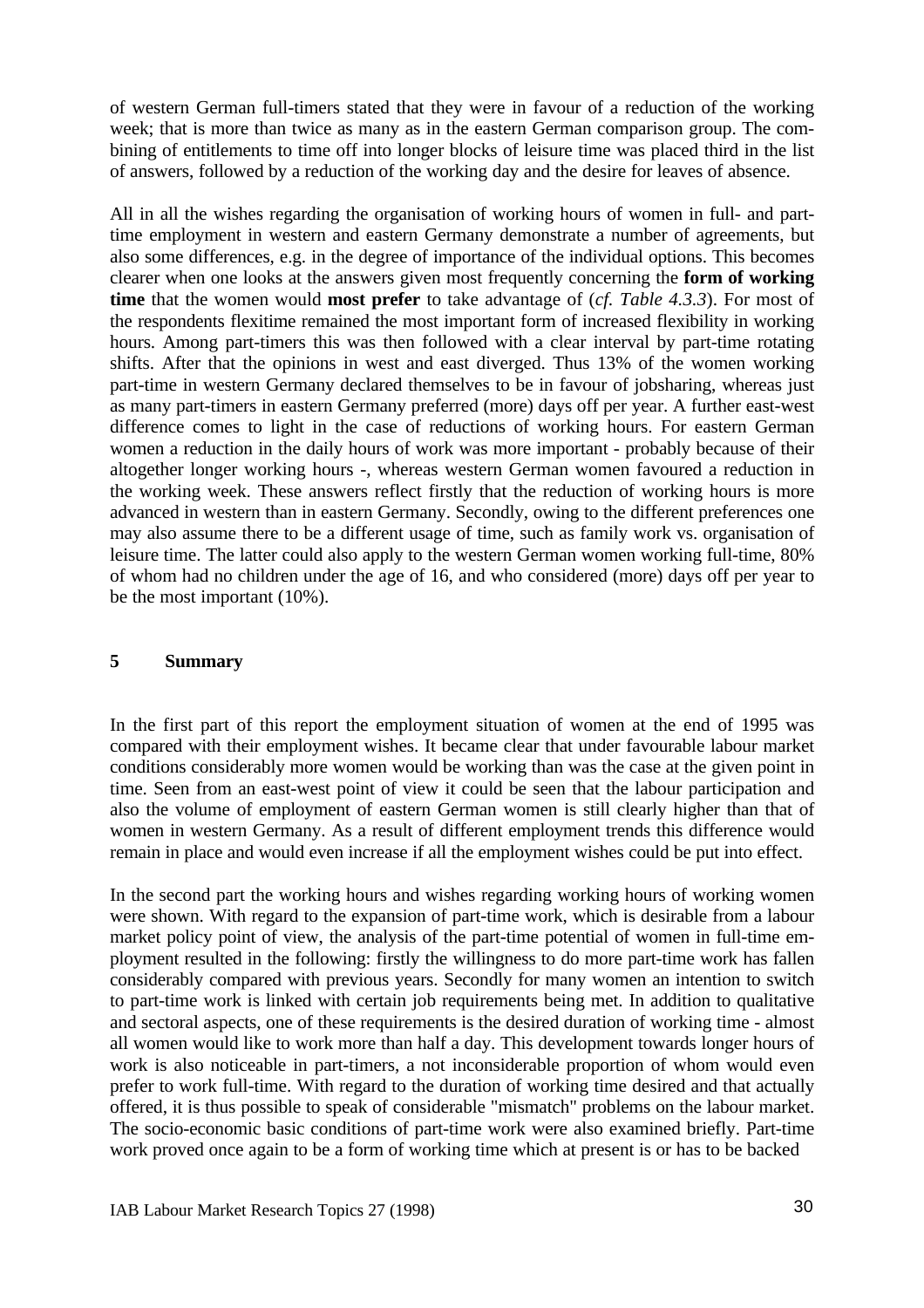up by a partner's full-time income. It is therefore only attractive on a larger scale for (married) couples. Owing to these income requirements, but also because of social law implications, part-time work can not be discussed solely from an individual viewpoint, but must be seen at least in a household context.

The analysis of the actual organisation of working hours with regard to the number of days worked per week and the position of the hours made clear the following: the full-time employment of women in western and eastern Germany continues to take place predominantly in the context of a rigid organisation scheme without any flexibility. In contrast, in western Germany far more women working part-time have flexible possibilities of organising working hours or they are deployed more flexibly. The actual conditions of the organisation of working hours are reflected amongst other things in the wish for hours of work that can be arranged more flexibly. Dependent on the present volume of employment - and thus also on the degree of flexibility available - a considerable breadth of variation comes to light between the different groups of employees, which in turn underlines the group specifics of the issue of working hours. More extensive flexibility measures would thus have to take these facts into account in order to lead to the desired success in the end.

This aspect becomes even clearer when the concrete working hours desired by the women are examined. Only flexitime was at the top of the list of preferences for all groups of workers. All other forms of working hours play roles of different strengths, depending on whether those concerned work full-time or part-time or are western or eastern German women. A combination of wishes for reductions in working hours and more flexibility in working hours stands out relatively clearly among western German women in full-time employment. Otherwise forms of working hours that are aimed at introducing annualised working times (such as block leisure time and additional days off work) on the whole meet with more agreement across all the groups than the various possibilities of a general reduction in working hours.

As far as the attitudes to overtime and weekend work are concerned it could be seen that these were decisively influenced by the volume of employment in conjunction with the degree to which those concerned were affected by overtime and weekend work. This was expressed among women in full-time and part-time employment in eastern Germany in the fact that, as a result of their longer hours of work in conjunction with a greater degree to which they were affected by overtime and weekend work, they would more frequently like to reduce their hours than western German women in part-time employment. In contrast western German women working part-time would rather maintain their status quo. In addition to this it is generally true that women for whom such forms of working hours were part of their everyday work, as a result of their belonging to a particular occupation or branch of industry, had a more positive attitude to it than women who were affected by it only occasionally. The greatest opposition could be found among western German part-timers who had never yet worked at weekends. It also became clear that the potential for an extension of Saturday and Sunday work can not be found among the women or in the branches of industry which already work at weekends, but on a very small scale - among the (full-time) employees in those industries that have so far made little use of it. If at the present time and under the present conditions all women's wishes (for change) could be realised, however, both Saturday and Sunday work by women would decrease in western and eastern Germany alike. Under the given conditions, one could not expect female employees to adapt voluntarily on the whole if weekend work were to be expanded. The only incentive for additional weekend work given within the context of our survey, which was receiving a day off during the week in lieu of the weekend work, did not prove to be very attractive. On the other hand it could be seen in the case of overtime work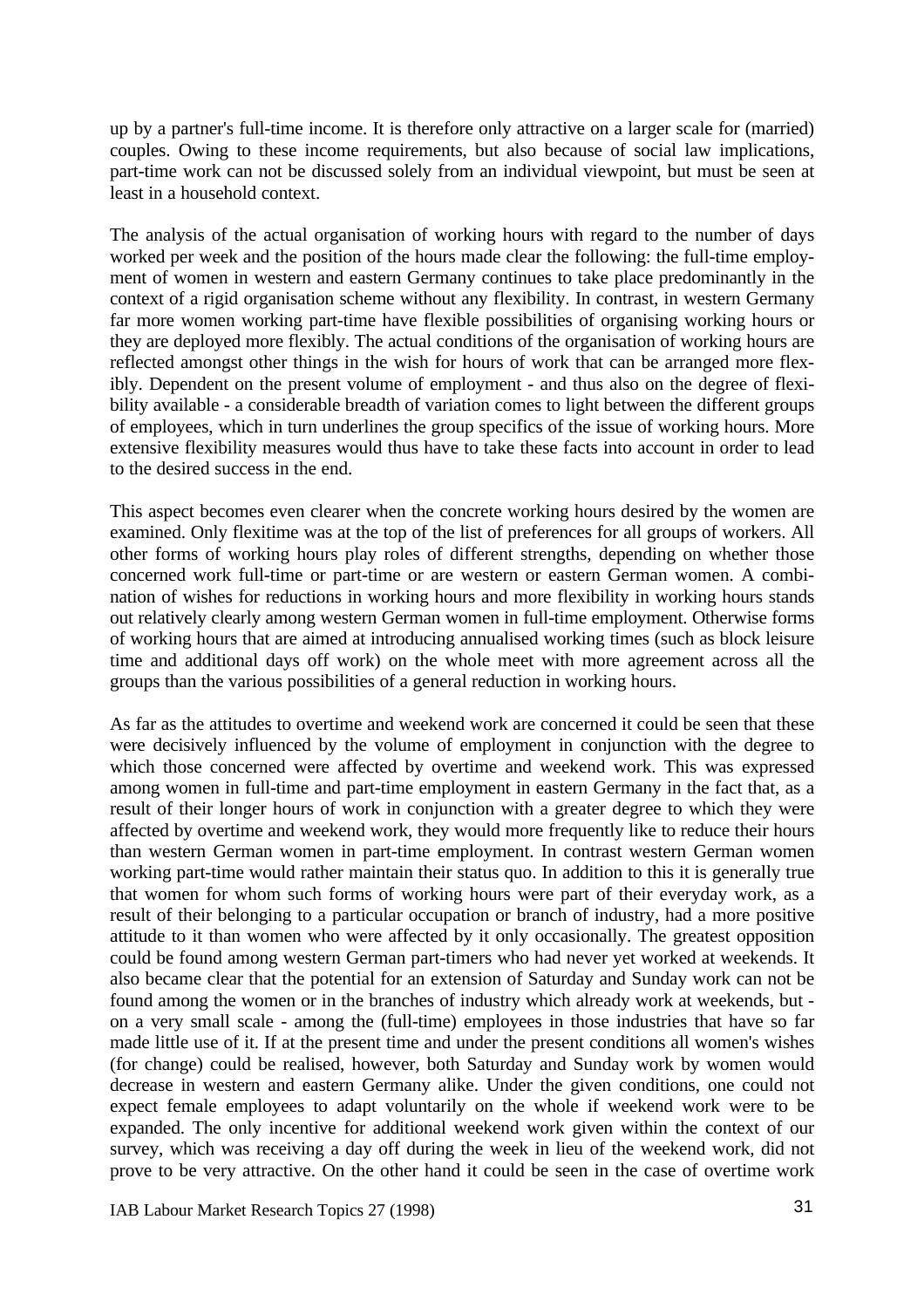that the financial incentive is of great importance. Taxation of premiums for work done on Sundays and holidays - in particular in times of stagnating or falling real wages - would accordingly lower even further the willingness to do more weekend work, at least if no other incentives were made.

All in all it can be concluded from our data that a general reduction of working hours - as a sole measure to stem the rise in unemployment or to increase employment - conflicts with the interests of many women. In contrast it appears to be more desirable to the respondents to arrange working hours more flexibly. This, however, requires consensus between the interests of the employers and the female workers. It should also have become clear from the findings that a universal solution - of whatever kind - is not suitable for this.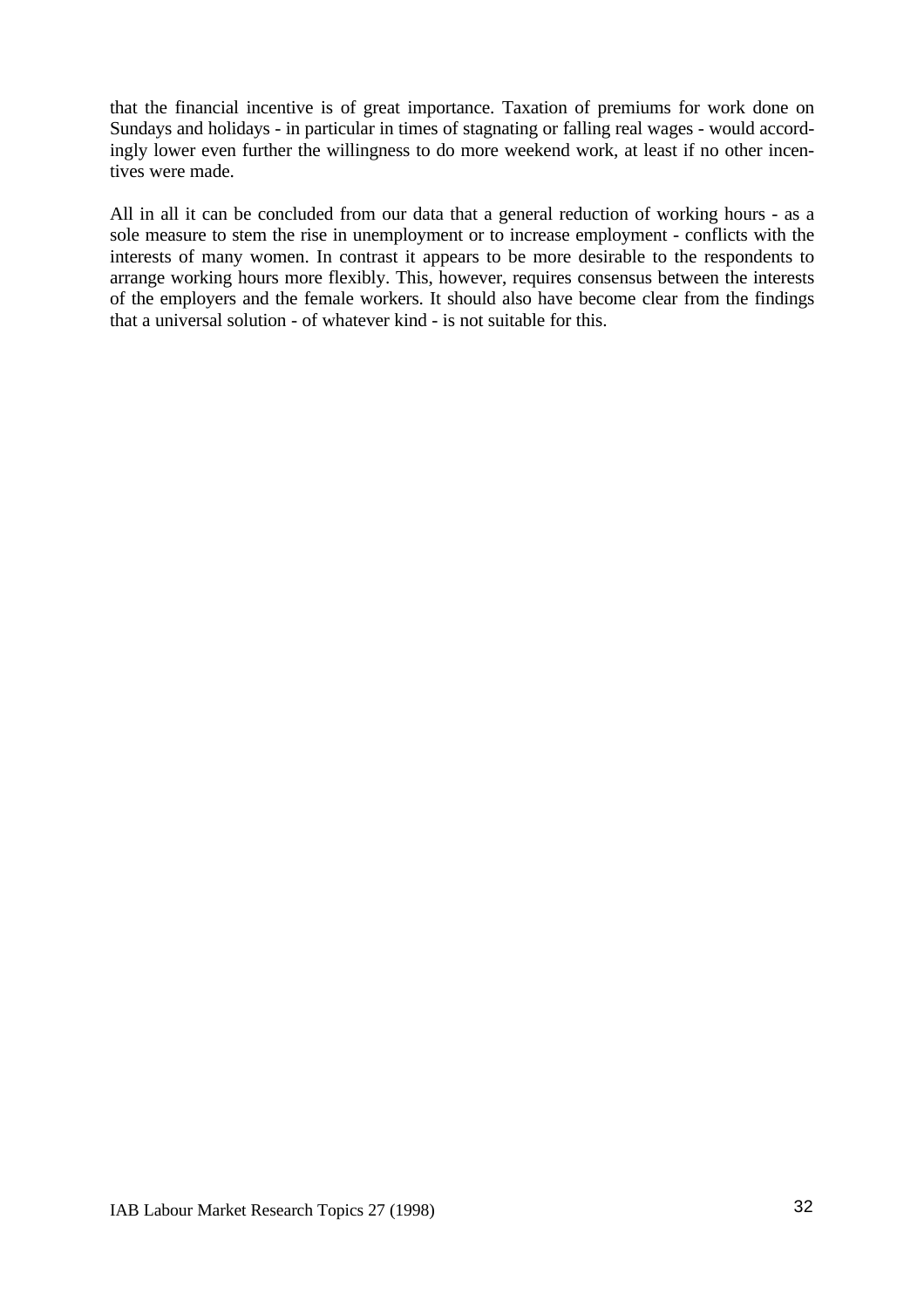# **6 References**

Bäcker, Gerhard/Stolz-Willig, Brigitte (1993): Teilzeitarbeit - Probleme und Gestaltungschancen. In: WSI Mitteilungen, No. 9, pp. 545-553.

Bäcker, Gerhard/Stolz-Willig, Brigitte (1994): Optionale Arbeitszeitverkürzung und gestaltung und Defizite sozialer Sicherung. In: Beckmann, Petra/Engelbrech, Gerhard (Ed.), Arbeitsmarkt für Frauen 2000 - Ein Schritt vor oder ein Schritt zurück? - Kompendium zur Erwerbstätigkeit von Frauen. Beiträge zur Arbeitsmarkt- und Berufsforschung (BeitrAB) 179, Nuremberg, pp. 796-811.

Bäcker, Gerhard/Stolz-Willig, Brigitte (1995): Mehr Teilzeitarbeit - aber wie? Zur Diskussion über Förderung und soziale Absicherung optionaler Arbeitszeiten. In: Sozialer Fortschritt, No. 3, pp. 54-64.

Bauer, Frank/Groß, Hermann/Schilling, Gabi (1996): Arbeitszeit '95. Arbeitszeitstrukturen, Arbeitszeitwünsche und Zeitverwendung der abhängig Beschäftigten in West- und Ostdeutschland. Institut zur Erforschung sozialer Chancen (ISO) im Auftrag des Ministeriums für Arbeit, Gesundheit und Soziales des Landes Nordrhein-Westfalen, Düsseldorf.

Beckmann, Petra/Engelbrech, Gerhard (Ed.) (1994): Arbeitsmarkt für Frauen 2000 - Ein Schritt vor oder ein Schritt zurück? Beiträge zur Arbeitsmarkt- und Berufsforschung 179, Nuremberg.

Beckmann, Petra (Ed.) (1996): Gender Specific Occupational Segregation. Beiträge zur Arbeitsmarkt- und Berufsforschung 188, Nuremberg.

Beckmann, Petra/Kempf, Birgit (1996): Arbeitszeit und Arbeitszeitwünsche von Frauen in West- und Ostdeutschland. In: MittAB 3, pp. 388-408.

Beckmann, P. (1997a): Beschäftigungspotentiale der Ausweitung von Teilzeitarbeit - Ergebnisse einer empirischen Untersuchung -. WSI-Mitteilungen, No. 9, pp.634-640.

Beckmann, P. (1997b): Arbeitszeitgestaltung aus der Sicht weiblicher Arbeitnehmer. - Ergebnisse einer empirischen Untersuchung aus dem Jahre 1995 - IAB-Werkstattbericht No. 13 of 1.10.1997.

Endler, M./Beckmann, P. (1997): Arbeitszeitmodelle in der Partnerschaft von heute und partnerschaftliche Arbeitszeitmodelle von morgen. IAB-Werkstattbericht No. 14 of 2.10.1997.

Engelbrech, Gerhard (1993): Zwischen Wunsch und Wirklichkeit, IAB-Werkstattbericht No. 8 of 11.6.1993.

Engelbrech, Gerhard/Gruber, Hannelore/Jungkunst, Maria (1997): Erwerbsorientierung und Erwerbstätigkeit ost- und westdeutscher Frauen unter veränderten gesellschaftlichen Rahmenbedingungen. In: Mitteilungen aus der Arbeitsmarkt- und Berufsforschung (MittAB) No. 1, pp. 150-169.

Fauth-Herkner, Angela/Holenweger, Toni (1996): mobilZeit - Die neue Generation der Teilzeitarbeit. In: Personalführung, 2, pp. 110-116.

IAB Labour Market Research Topics 27 (1998) 33